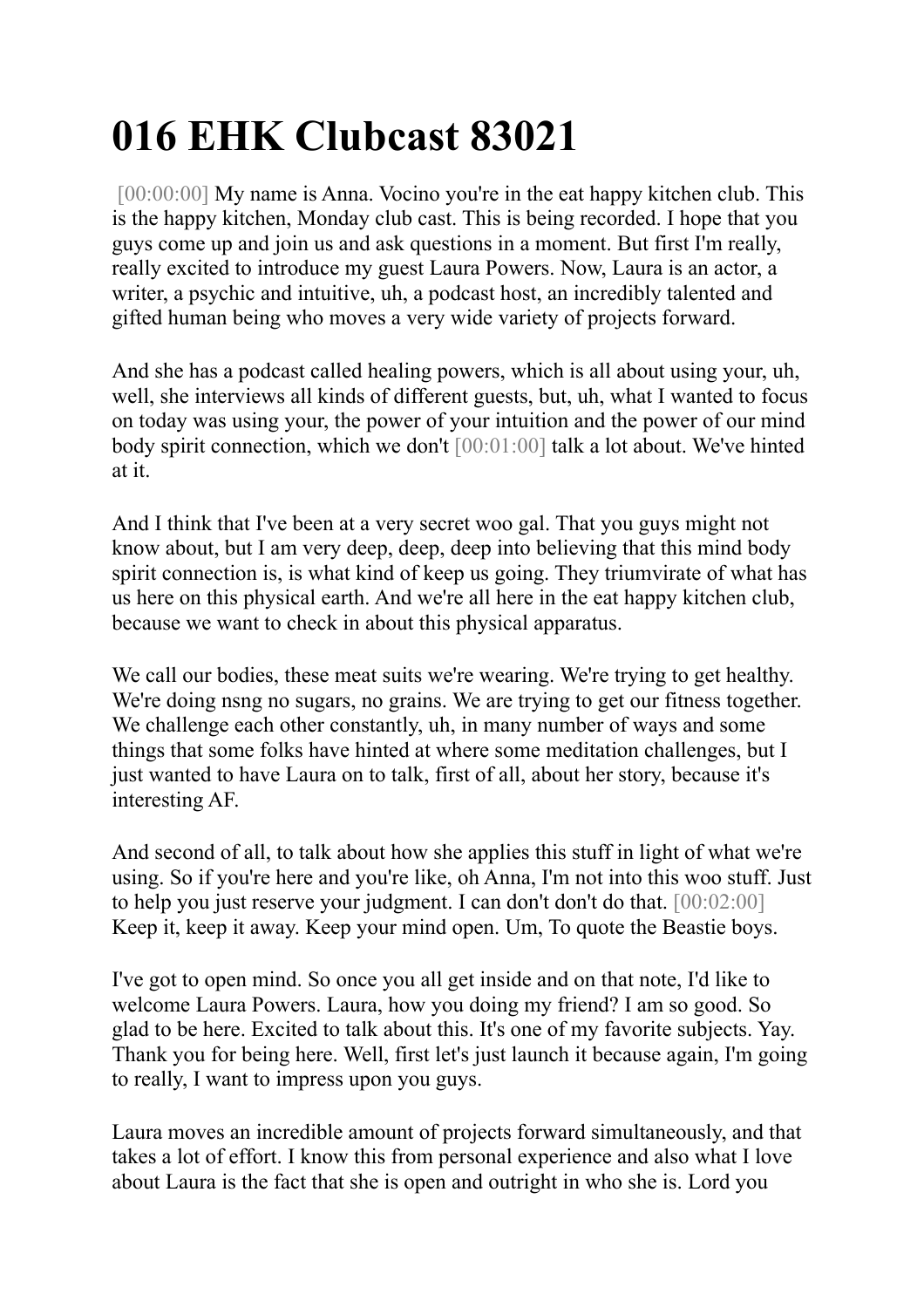remember back in the day, at least when I was a kid, a movie, a movie star could never even do television.

And now. Psychics doing podcasts and writing books and being an actor and being a business coach and moving all [00:03:00] sorts of things forward. So I like that. I like having more examples of women like myself. We're doing multiple things. So thank you for being here. Can you just give us the 1 0 1 0 1 on your story?

I'd love to hear your background. How all this, how your gifts came to light everything. Give me, give me talk as long as you want. We want to hear it. Sure. So ever since I was little I've seen and since ghosts, so that's what kind of got me into this whole world. I should say. That was my first sign that I was different from other people.

And I grew up thinking that I was probably crazy because I saw since things that other people obviously didn't, and I remember looking around and observing, you know, where other people reacting to this or this other thing. And I remember asking my mom when I think I was probably about seven years old, if she saw things.

And I knew based on the response that she just didn't know what I was talking about. So I pretty quickly learned it's just best to not talk about these things and ignore them. And I did my best to really suppress my abilities. [00:04:00] Um, and it was actually in college that a family friend described a ghost that I had seen, but never told anyone about.

So for me, that was a really life-changing moment because it was like, oh my gosh, I'm not actually crazy. This is was, you know, on the one hand, a comforting realization. And on the other hand, pretty scary because I didn't have teachers in my life at that time. I didn't really know what to do about all this stuff.

So I proceeded to live my life, very analytically, you know, still trying to block it. And then I got into a pretty bad place in my life and it kind of came to a peak for me during the recession where I realized that my marriage wasn't what I thought it was. So that fell apart. I was also physically ill at this time.

So health for me really comes into this in a pretty big way. I was, I just felt like my life was a mess and I was off track and I didn't know what to do. So I actually went to a psychic just to try to get my life together and much to my surprise. She was basically like, yeah, you need to tap into all this.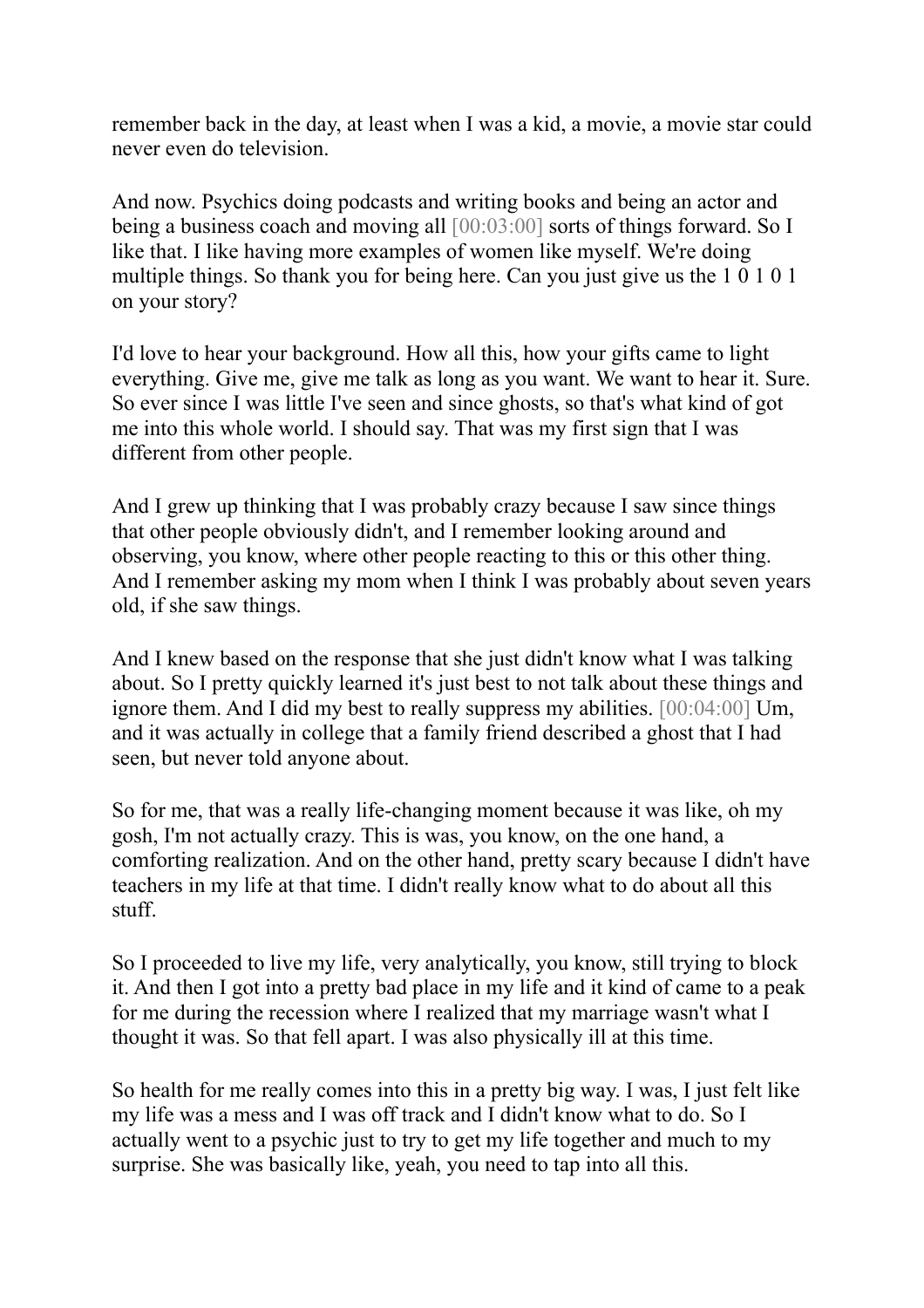The reason that your life is a [00:05:00] mess is because you haven't been listening to your intuition. And so from that moment forward, I made the decision, okay. I better figure this stuff out. And rather than trying to hide it or run away from it, I started to take classes and it really came as such a big shock to me that this was really a big part of what I meant to do.

And I also believe that, you know, we are incredibly creative defined beings. A lot of how we create is through our intuition, through our, these downloads that we get. So when we're blocked off with our intuition, our health is negatively impacted as well as our creativity. So as we tap into these things and increase others, then it, it really helps the whole picture.

So as I got healthier, my business flourished, my intuition got stronger, you know, my creativity goes through the roof. So for me, it's all very, very connected. So I love talking with someone like you, where this is all, you know, a part of the conversation and we can include all of it. [00:06:00] I muted myself, um, on my own end.

Ah, okay, wonderful. Wonderful. I have, I have so many questions. First of all, at the beginning, I just wrote down Laura Powers sees ghosts. Now, what do you mean by that? Do you like, you're saying, like you saw somebody's past relative, or you just saw like an apparition, like, what does that mean? When you say you were little and you saw ghosts.

Oh, you know, I am so grateful for actually for film and television for bringing some of these things into awareness for people, even if it's an official context. So I was like the kid in the sixth sense, Haley Joel, Osment character. I see dead people. I saw ghosts that are earth bound, meaning spirits that are not in the light.

And in many cases I saw them where they looked like solid people to me, meaning they looked like they were alive. And I would think there was a live person in the room until they do something like walk through a door fuzz out or something like that. So it was very confusing for me growing up and I didn't realize it was this part [00:07:00] of my psychic abilities.

And as it turns out, goes search just the first thing that kind of showed up for me psychically. But I also started to see other things, including angels, you know, spirits in the light, um, energy. Sometimes I see things that are coming. If people continue on their current path and their bodies, you know, in terms of how physical.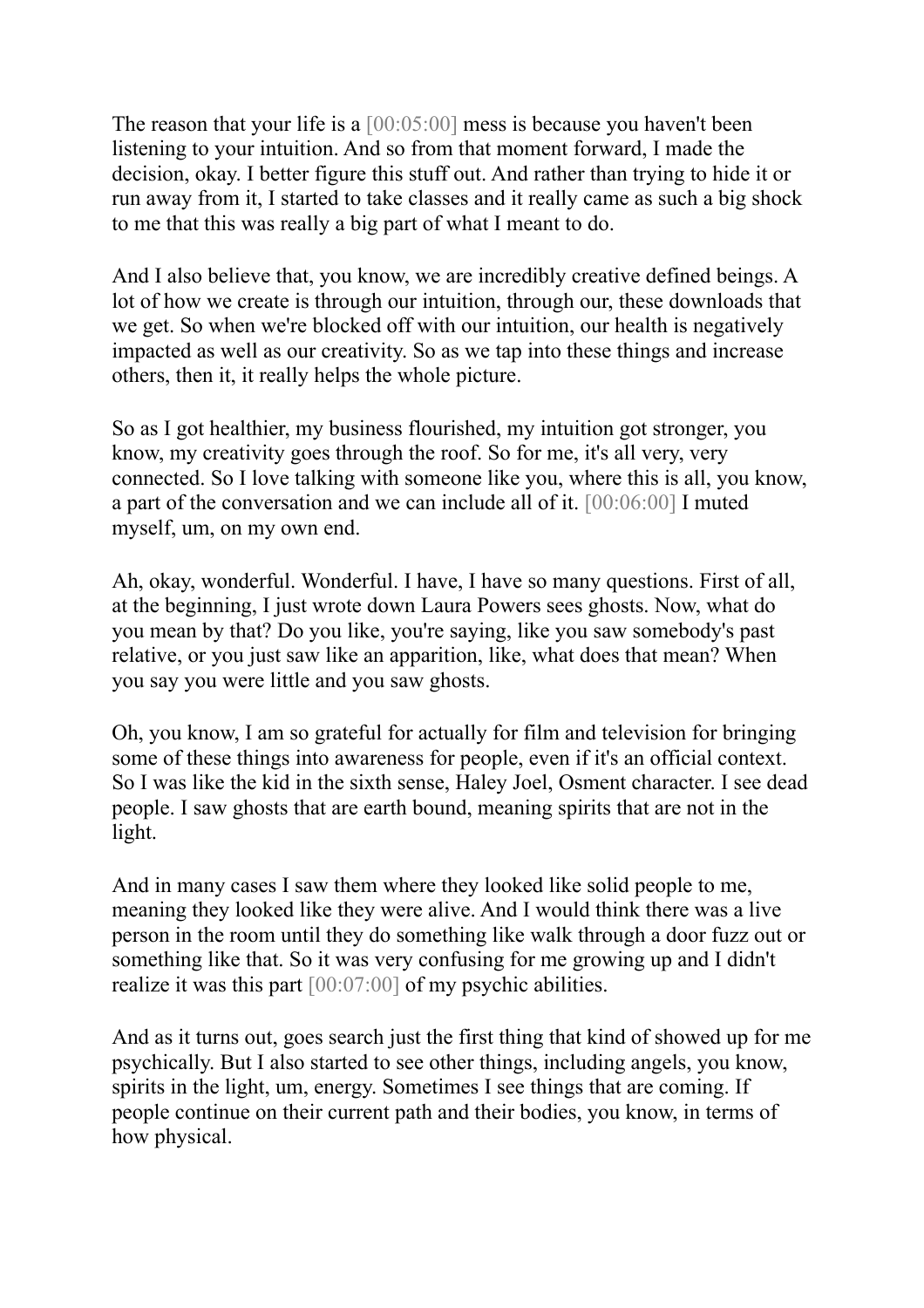Different things will manifest. So it's quite complex. And that's just the first thing that showed up for me were ghosts. That's amazing. And I, I love this so much. I can't even tell you I having, okay. So I'll dive into just a second and then I'm gonna move on to how to listen to your intuition. I want to jump right into that.

Uh, but like pers this resonates on a personal level with me. Over the years, I've had a number of dreams or set a number of things to people I've even made people cry inadvertently. And so I learned to shut up because I've, you know, I saw my friend's dead father next to her, and it was a particular shade of blue.

And I  $[00:08:00]$  said that and she burst into tears. I didn't know. I didn't know this. I say my friend, I actually didn't know this woman that well at all. And you know, and so I find it very interesting. I have definitely on my own personal experiences had to squelch a lot of things and not say a lot of things. So that's why I'm really excited to have you on because I feel validated, honey.

Thank you. Um, but I, uh, gosh, how, okay. So I always say we never learn anything when things are going great. So you had this big transition in your life. When your marriage falling apart, you weren't listening to your intuition. You went to a psychic, the psychic said, listen to your intuition and how. How did you even begin to take the first step at that?

And the reason why I ask is, cause I know that there's tons of us out here who are like, especially with my people out here, who I love so much. And by the way, we are going to open this up to questions and Q and a and stuff. But I want to get through this, this intro to lay out this foundation and this groundwork for using your intuition for [00:09:00] using meditation, for using tuning in to whatever.

And it doesn't matter whatever higher power you may or may not worship. We have this inner knowing and intuition. How do you even begin to take that step? Because I've got lots of people here who are taking the physical actions of cutting out sugars and grains, starting to exercise for the, maybe the first time in their life.

Or at least since high school start, you know, starting all of these physical activity, really minding their sleep, doing all these things. And yet sometimes all hell breaks loose when that happens and you need this kind of like, oh my God, oh my God. Sorry. My, my friend is calling from Ireland. Who's getting married right now.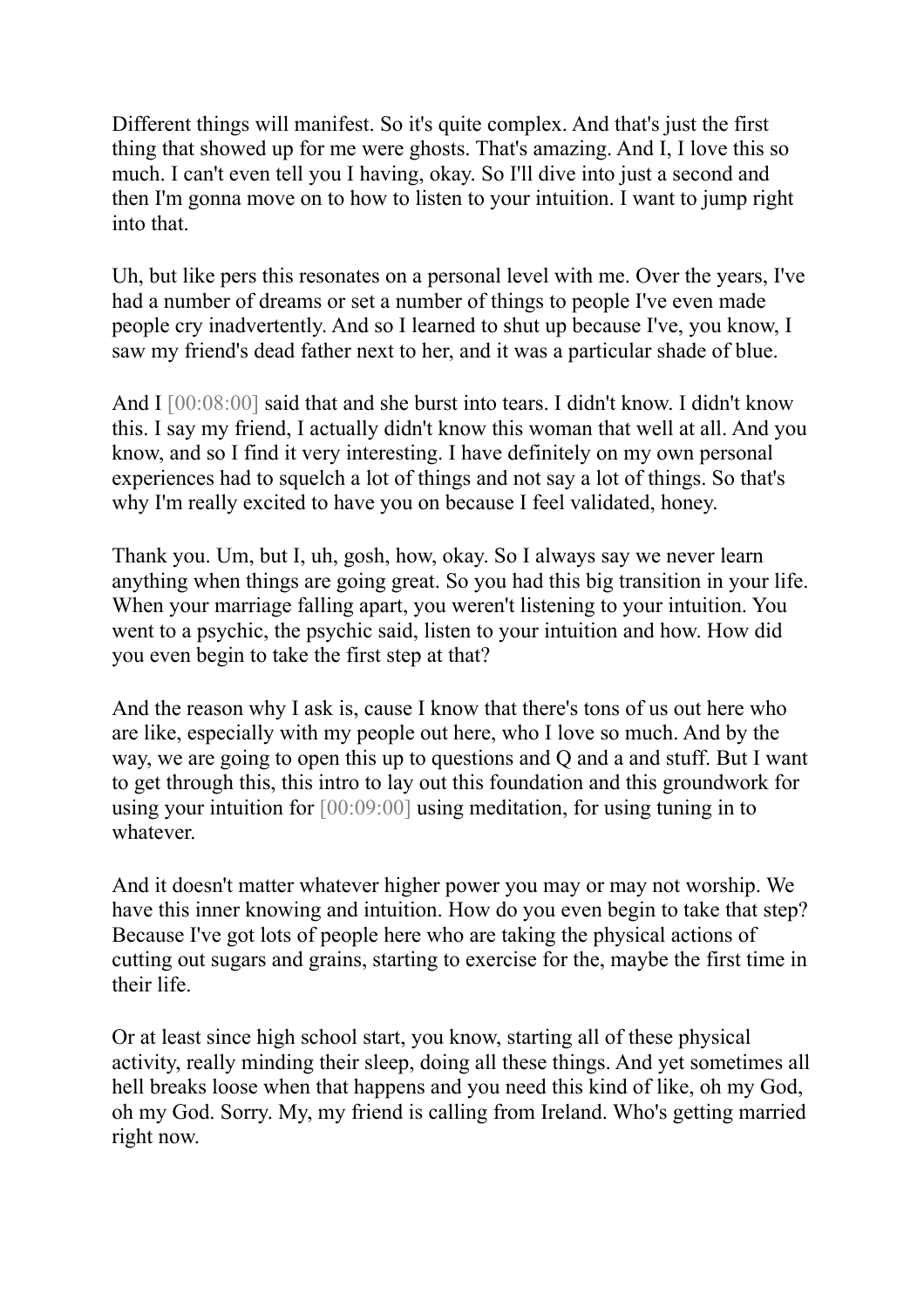Uh, oh no, no, no, no, no, no, no, no, no, no decline. I keep declining it. I don't know if you guys can hear that. So how do you, how do you think when they're calling it just fuzzes out for a second. Okay. That's good. Good. Quite hear the full question you were saying my full question. Thank you. My full question is how do you even [00:10:00] begin to start to use your intuition, especially when things are going crazy on yourself?

How do you even, how do you even take that first step? What do you do? And kind of guide us through that, lay that out for us. Thank you. First of all, it's very normal to feel overwhelmed when you're making these steps. Um, and on the other hand, I think it's so, so important because our intuition is like our inner compass.

It's, it's there to guide us essentially to make sure. More pleasant, more fun, you know, easier, more passion, more abundance, you know, all, all of the good things that we want in life. That's what our intuition is there for, to help us with. And most people just don't really know how to access it. They don't know how it works.

So the first thing I would say is just, it's important to start paying attention to your body. And that's why I think our connection with our health as it relates to intuition is so important, you know, paying attention to your body. One of the first ways that we receive that intuitive response is through our body's messages to ourselves.

And we're [00:11:00] familiar with that idea of like, you know, what is your gut instinct or what does your gut say? And even more reason why our health is so important, you know, if our physical gut like the health of our gut is poor, it's harder for us to use our intuition. So we have a whole society of people with really poor.

Health that are also essentially flying blind in life. And by that, I mean, they're not tapping into their intuition. So really cleaning up your diet, paying attention to what your body wants, what your body, you know, like says is good for it. And then also just starting to tune out all the noise. There's so much psychic and intuitive noise right now where it's easy to get overwhelmed because of all the news, all of, you know, everything.

There's a lot of negativity on social media. There's a lot of fear-mongering that's happening right now. So the most important thing we can do is just, you know, even if there's something intense happening that doesn't mean we need to be in stress mode all the time. We need to calm ourselves, reduce our stress, pay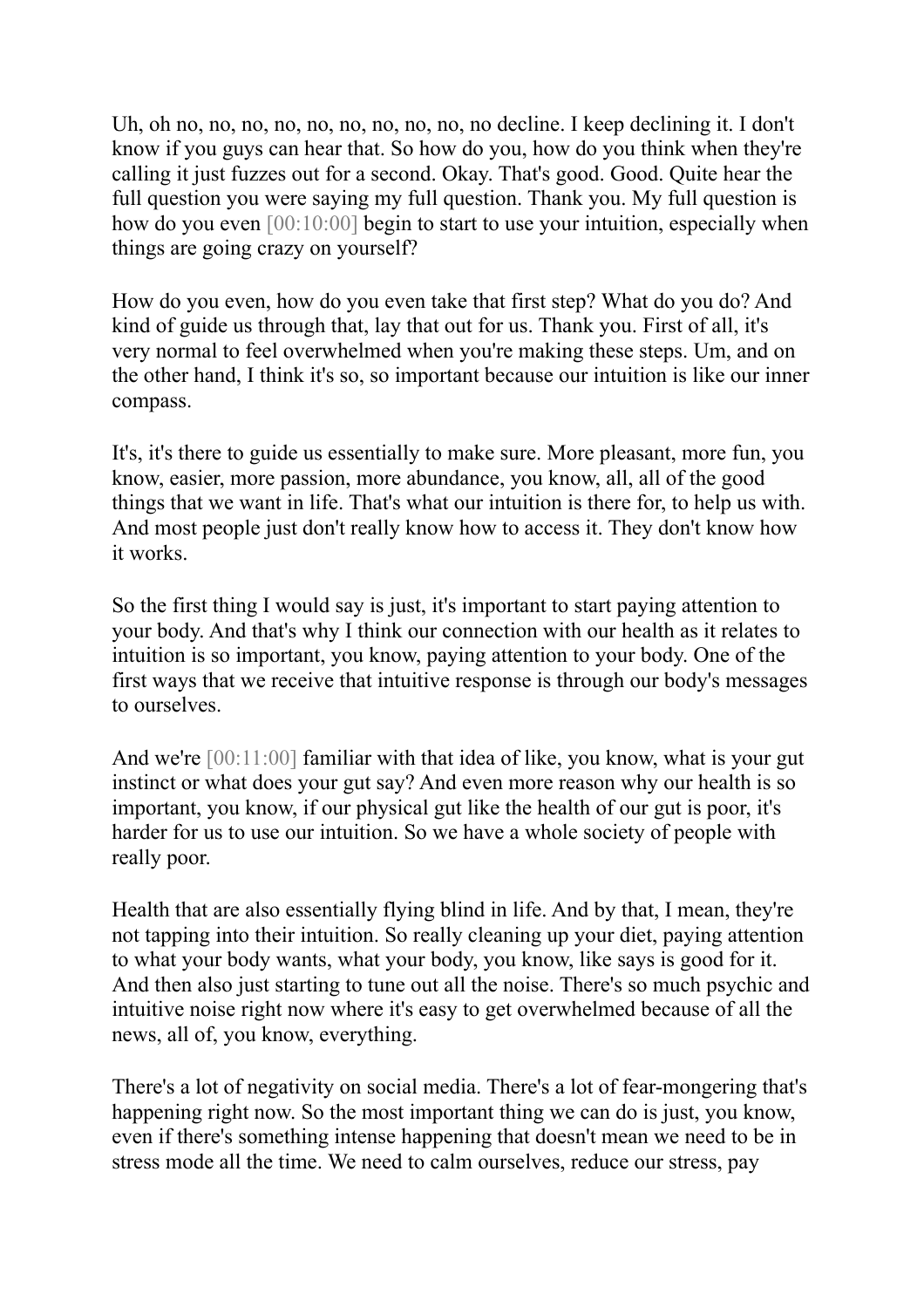attention to our bodies, so improve our diet [00:12:00] meditate, or, you know, do some kind of.

Calming stress, reducing activities. So some people respond well to traditional meditation. Some people it's swimming or taking a walk or, you know, taking a bath there isn't one way to do, but just to have that peace and calm and quiet so that we can better hear our intuitive messages and then improving our health as well, including a specialty diet.

So I to eat grain-free sugar-free um, interestingly, I find I can eat a little dairy when I'm abroad in Europe, but I really struggle in the United States. So I'm mostly dairy free as well can relate like, right. Like majorly. Yes. And, um, yeah, no, this is, this is fascinating to me because getting in touch with all that stuff, I generally find, you know, I always say a lot of folks come to quitting.

Sugars and grains going nsng they come to it from a place of vanity and I'm like, great. I don't care. That's awesome. [00:13:00] If vantage is the motivator to get you in the door, I don't care. That's amazing. If you feel like crap and you want to look better in the dress or the suit. Amazing. Because I know what'll happen is that eventually the emotional work and the intuitive work takes over and you start to have to like address certain things in your life.

And a lot of people too, have to start to address, um, trauma and bad things and, you know, repressed bad things. That's all I'm gonna say, but, okay. So what do, oh, I know what I wanted to ask you. You've mentioned earlier. You said you can take classes, you took a class, so you can take classes to learn this stuff.

It's not just like, oh, you're born with like a lightning rod of psychic ability. You can take a class, explain what you mean. Oh, absolutely. You can definitely take tech classes and I teach several classes right now. I do one-on-one training. I have a six months like training program. I'm about to start an Oracle card class, which is using cards to receive [00:14:00] intuitive messages.

So there's so many different ways that we can tap in. And it's really important. And also so many ways to learn. I mean, classes learning, you know, reading through books, videos, my podcast is called healing powers podcasts. So I talk about this stuff all the time on my podcast. So just learning and you know, how good of a reader would we expect someone to be if they didn't learn that often pretty horrible.

Right? Probably wouldn't be able to figure anything out on their own. Right. You know, that's what our society is like right now, we don't get basic psychic,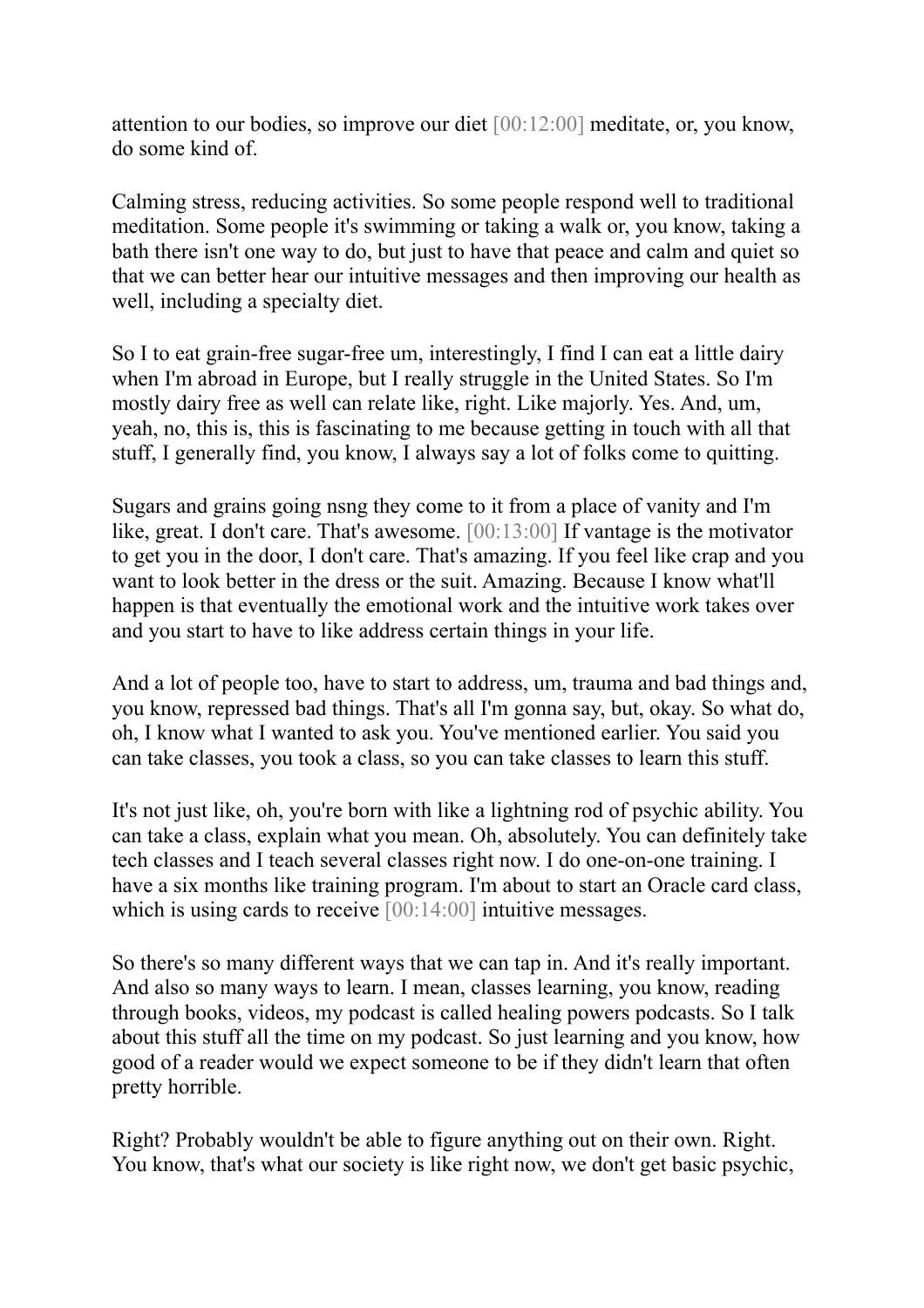intuitive training when we're growing up and some adults seek it out. And some adults with very strong, natural, intuitive abilities are able to tap into some of it.

But so much more is available to us in terms of information. If we can get training and understand how things work, how they work for us, and then just practice just like anything else, practice makes perfect, like you really get better using your intuition. And I say, [00:15:00] psychic, as you know, like to me, there's a, there's a re there's a range.

And so intuition is, you know, everyone has access to intuition and then when you practice it, you can develop that into more full-on psychic abilities and things are possible that a lot of things don't really, a lot of people don't really believe are possible, but you know, it has been studied by science and there are many psychic abilities that have been tracked and are scientifically proven.

I agree. I agree. All of it, everything you're saying is, is absolutely amazing. And I, I, it, it makes me so happy. I, I, one time a girlfriend back in like 2015, a girlfriend of mine dragged me to a, uh, a mutual friend of ours was hosting a, uh, basically a psychic workshop that's and she dragged me to it. And I was like, oh God, here I go to Andrea's dumb thing.

That's going to be so stupid and everyone's going to be really good at it. And I'm going to be terrible at it. [00:16:00] And I'm going to just sit there and feel dumb. And it was interesting to me. I had a big one of those moments of realization and going through the exercises in the class, in the seminar, which again, I was like, this is going to be a bunch of weirdos and I'm not going to fit in and I'm not going to like this.

This is stupid, but I'm here with my friends. So I'll give it a go. I'm doing this. And, uh, as I was sitting there going through the exercises, I realized now I've been an improv actor. Twenty-five years done, thousands of shows. And what I didn't realize is going through these exercises, I always just thought I had a very vivid imagination.

So if I'm doing an improv show, you take a suggestion, you get up and you do a scene. Right? And I think that, uh, I didn't realize that that vivid imagination was a form of intuitive communication. And so now that I have, I know this I've been able to practice that more, but I'm still like, not even, not even close, I'm always, I always have the best of intentions.

And so I wanted to ask you [00:17:00] too. How, how would you recommend somebody let's say a meditation? How would you recommend somebody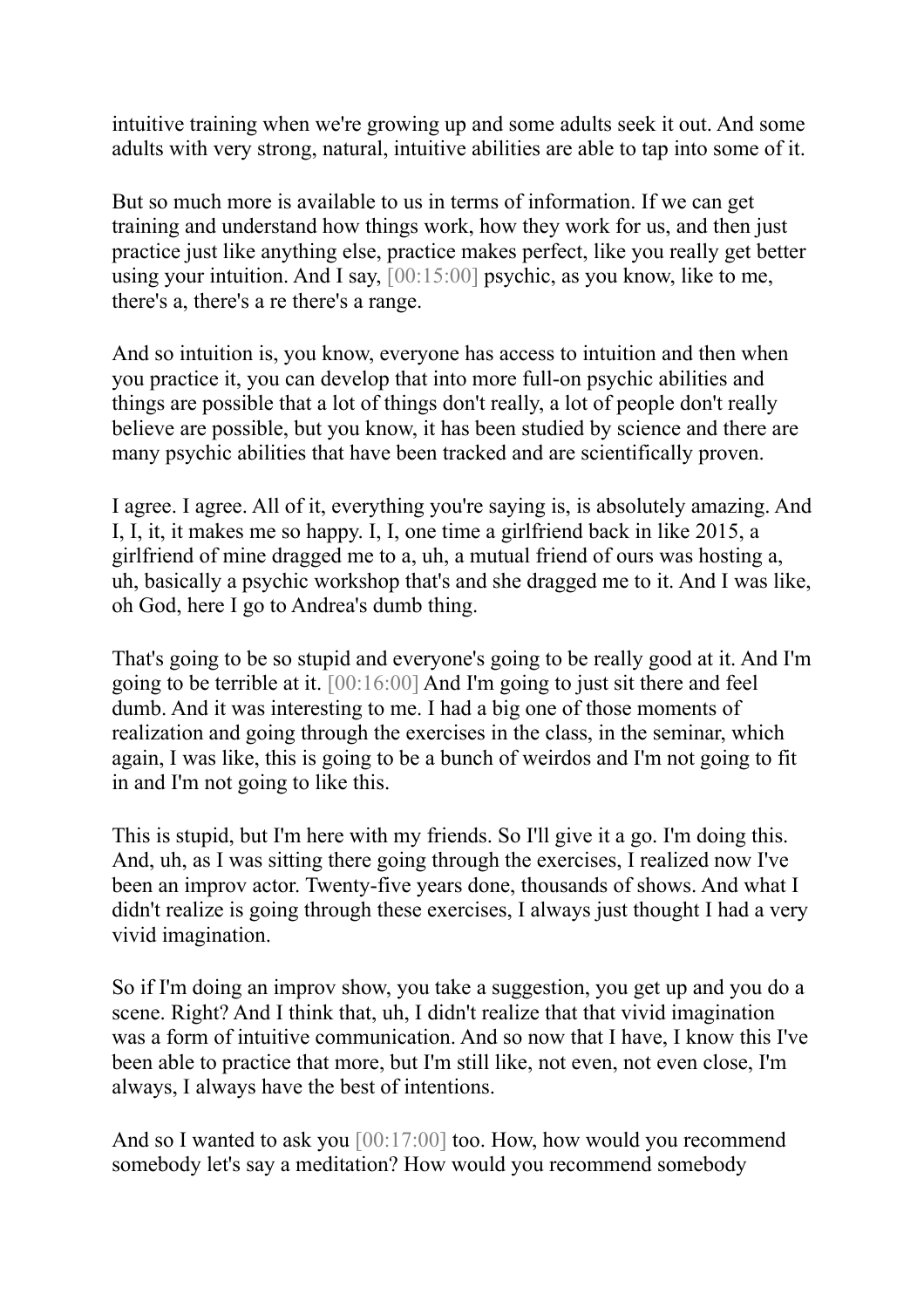starting a meditation practice? Like. We should just do it, but I don't. So w how, how would you, and maybe it's not meditation, maybe that's why maybe that's not my modality of choice.

Maybe that's why I'm not doing it, but not just me. I'm just saying, like, in general, how would you recommend somebody starting? So, first of all, you are not alone with that connection between creativity and intuition and a lot of them. Creatives or creative people are naturally intuitive or even, I would say psychic.

And they just don't know what people who get a full song downloaded or inventors who get suddenly an idea like that's coming from somewhere, you know? Yes, we do have creative and critical thought processes. Um, but from my perspective, as a psychic, a lot of these kinds of downloads, brilliant ideas, creative things that come through are [00:18:00] coming through our psychic and intuitive abilities.

So it's really important to honor that. And then also know that we all are different, you know? So in your case, and I'm getting that you do better when you could have some kind of movement, like it's hard for you to sit still. So yeah. Oh, that be, you know? Yeah. So maybe it's like, yeah. Taking a walk and listening to some chill music or something.

Yeah. Um, or just even working out in the gym or, you know, just, it just looks different to different people. The most important thing is to have time and we're not having like that external stimuli. So whether that's, you know, social media or television or, you know, kind of loud, um, music, you know, kind of chill, something that's just kind of mellow typically is when we get these downloads, I also find.

That when I'm driving, I get a lot of psychic and intuitive downloads. So I just went, for example, on a road trip, drove, um, to infer Moab, um, here from Las Vegas. And I got so many psychic downloads because it was just such [00:19:00] a chill, mellow thing to do. Not, not, I'm not talking about like LA traffic driving.

I'm talking about like on a quiet country, rural road. So it's finding those ways that really work for you, you and then tapping in. And I also think that when you do start to tap into this, you become even more creative. So by most people's standards, I'm really creative. Like I have eight books, I was several podcasts that just released some music.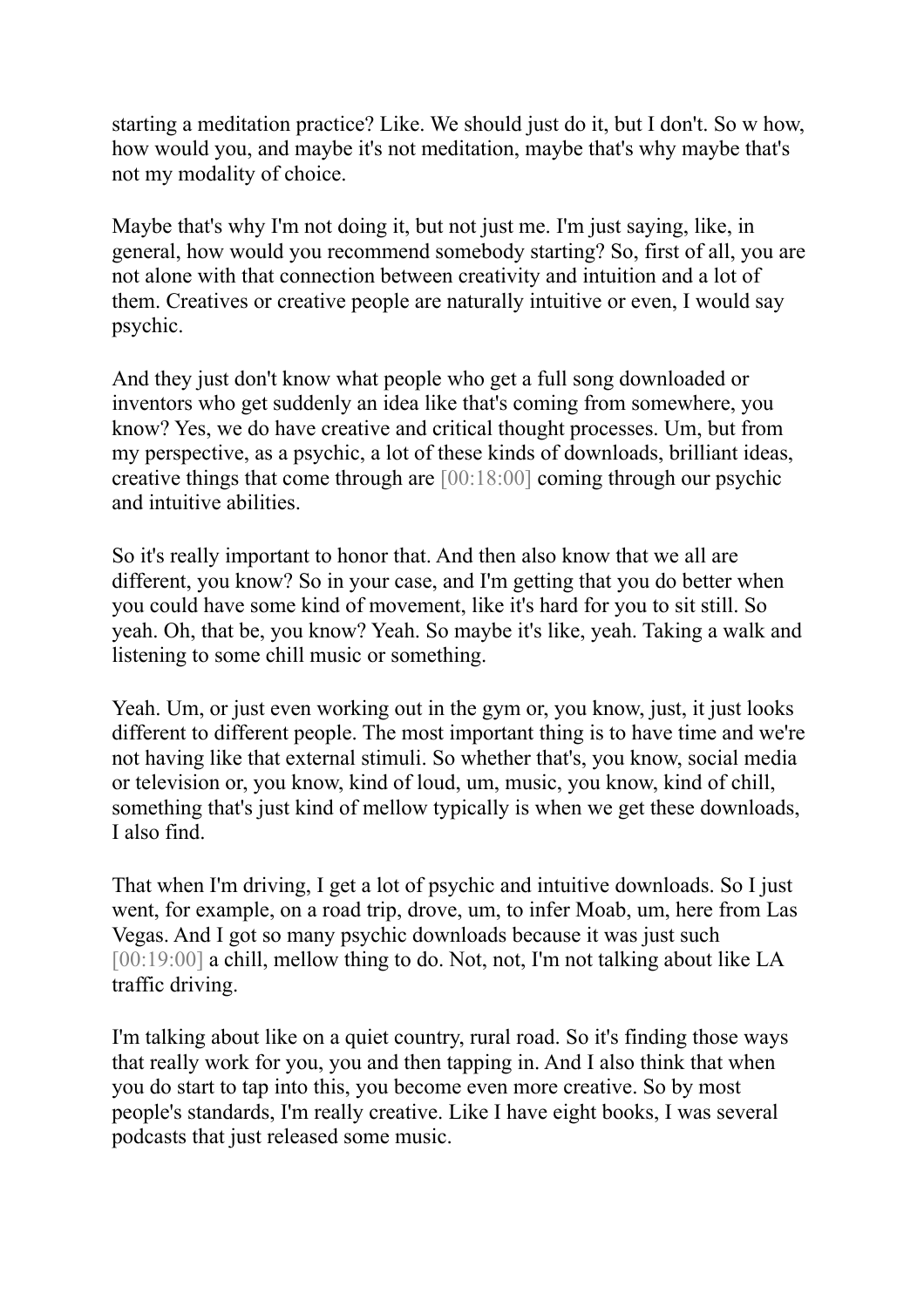You know, I do screenwriting, I do a lot of different things. I'm always creating new courses. So that the cool thing is once you learn how to tap into that, I feel that it really benefits every area of your life because the more creative you are that includes solving problems that includes, you know, dilemmas in the world and also just making your life a lot.

Yeah. Yeah, I Leona who is not here. Who's one of the admins in this club. She's a painter, an artist. And she, and I talk about this a lot about, uh, when it seems like in, in my world of trying to generate, when it  $[00:20:00]$  feels like work is slow, let's say trying to generate something happening the best way to do it is to create something.

Whether or not that thing that you create is going to be the thing that generates the revenue. It just somehow magically stirs up. All of a sudden you get job opportunities. All of a sudden, it just, for me, I always come back to that and I always come back to when I am, because I do voiceover and I do hundreds of phone messaging systems a month.

I call that my mortgage payer. You guys know that I've talked about that for years. And in fact, I love it when you tweet at me and you say, Hey, I just heard you on the citizens bank thing, asking for my credit card. Um, when I do those, if I'm feeling like. I just can't get a handle on things. I feel like, you know, creatively things aren't working, I'm not, I will do those drudgery tasks as if I'm doing Shakespeare and somehow it just kind of tricks me.

It gets me into that mode. Um, I guess some people call it, I don't know, what do they call it receiving or whatever, but you can, [00:21:00] Jen, for me, I can generate things a lot faster, but that's also coming with, with age because I used to definitely let my depression or my anger or things not working out. I, I used to let what the latest result call from my agent to determine the mood I was in.

And if I do realize that if you're in a bad mood, it's not going to work as well. And I realize if you're in a bad mood, nsng is not going to work as well. It's just not like it's a lot harder to make these changes from a place of feeling disempowered. So I love that this, this whole connection. I want to, uh, start to open it up.

You guys, if you want to raise your hands and check. I would love to hear what's landing with folks. I would love to hear your cool stories, uh, ask Laura questions. I mean, my gosh, it's so rare that we have somebody with this kind of ability, Laura, what is, can you tell us, like, while people are thinking about what they want to say and raising their hands, Laura, can you tell us a cool story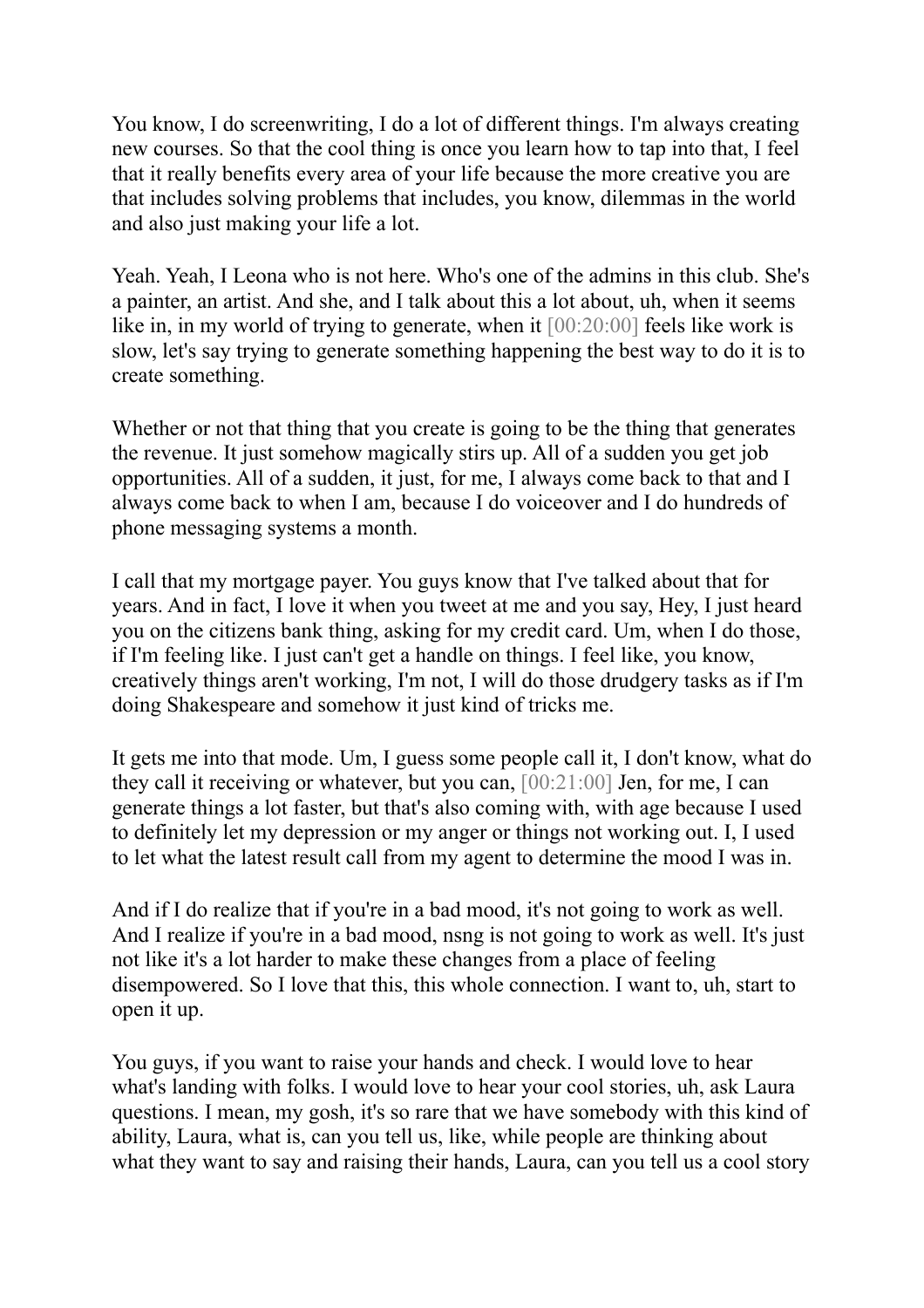about healing, [00:22:00] um, and the intuition do you have, do you have one in the chamber for us?

Cause that would be, I love hearing those kinds of sure. So I think, you know, our bodies are so connected in with our emotions and our intuition. And I have learned that when there's something physical going on in my body, that there's always some kind of energetic, emotional aspect. So I'll just tell a story as it relates to an old injury that I have.

Many years ago. Uh, so I worked in government and politics. My master's degree is in politics and much to the surprise of many people who meet me, you know, in the present day and, and learn what I did. But I worked very much in that world. And I worked for a period of time in the president's office at the university of Colorado.

And it was a very high stress job. And one day when I was working is one of those situations where they had eliminated several position and I was trying to do like three or four people's jobs and it was running down to meeting that was started. And they'd [00:23:00] asked me to grab something from upstairs of running down.

And I slipped on these stone steps and I landed on my back and I didn't realize it at the time, but several months later my froze up and it turns out I had a bone bruise and I had to go to physical therapy for a year. I couldn't like bend over it all. It was a big deal, but it caused me to slow down.

And anytime there's something with your back, that's a sign of like, not feeling supported. And ultimately we're the one that we have to get that support because it's us to set those boundaries. So basically. Was getting walked over all over in this job. I was trying to do everything for everybody, but I wasn't taking care of myself and my, my body and my back specifically was like, Nope, we're going to stop you.

And I did. I had to go to physical therapy, I'd have to leave work to go to physical therapy. So anyway, this is the sort of history of that part of the body. And now intuitively I know that when I have an issue with that part of my body, there's something going on, energy wise. So I had, this was, uh, two years ago I had this kind of flare up, but it wasn't a situation where  $I$  [00:24:00] picked up something heavy and it tweaked my back.

I literally, all of a sudden, my back started to hurt and I went to chiropractors and nothing was helping. And then I just had this realization that there was one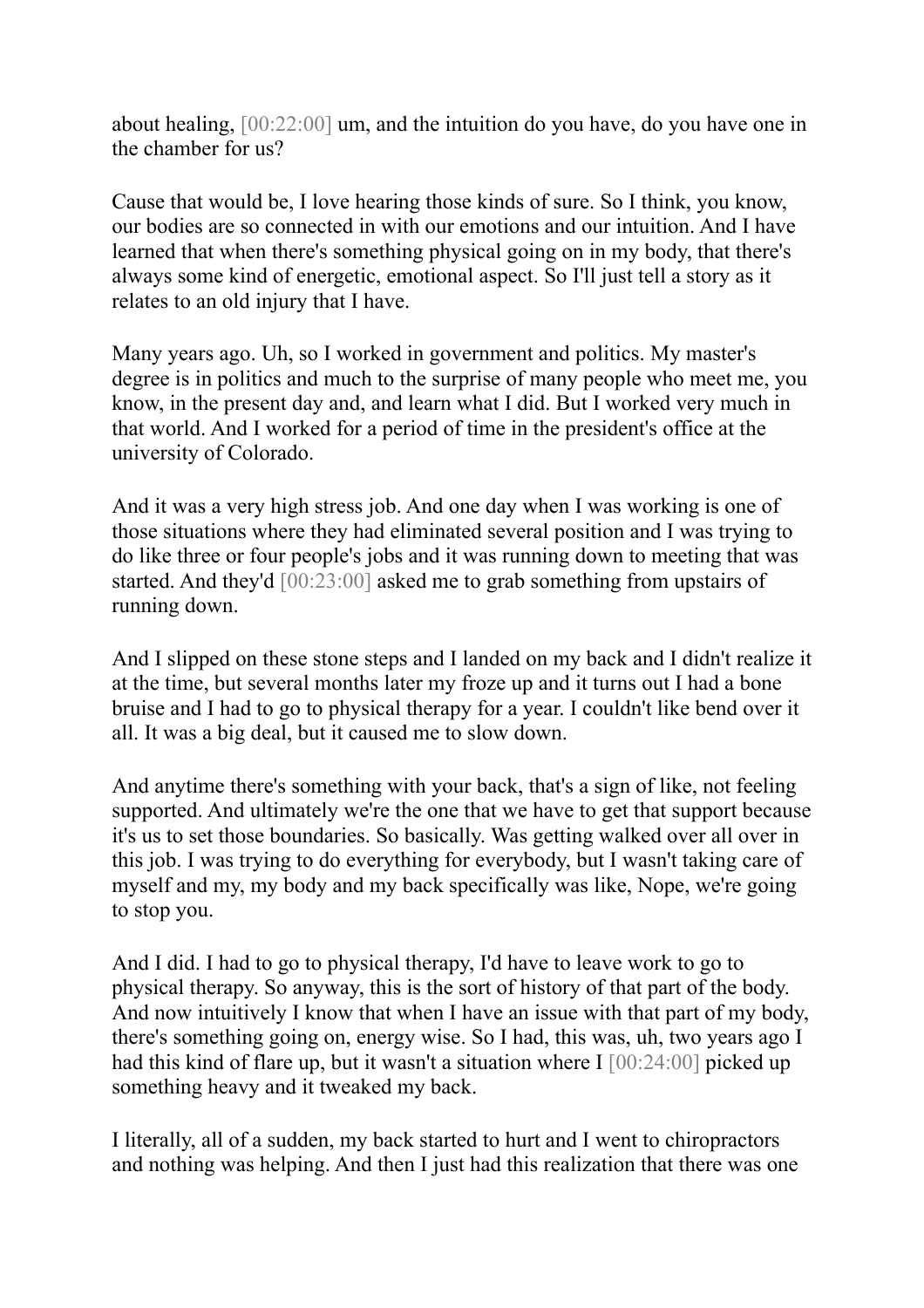particular client where I wasn't having strong enough boundaries. And I was feeling. Kind of taken advantage of, so I literally just cut it off.

Like I S I stopped that connection and my back immediately got better. Like, it was like a light switch, like fascinating. So, you know, just sharing that our bodies are incredibly complex and sometimes they have deep messages for us in the tricky thing is we don't always understand what our body is telling us, so it can be process of deduction, but it's really, really important to at least start asking the questions you reminded me of Sarno's book, uh, the back pain book.

What is his Dr. Sarno's book is basically that he takes you through that process and I, oh gosh. What does that Sarno book? You guys carry? Do you know? I know you guys know it. Dr. Sarno pain management or [00:25:00] back pain heal your back pain or something. Anyway, it is, it is pretty incredible. Uh, as far as like, like you said, you, you figured out that it was a boundary issue and.

Hello, when you guys cut out sugars and grains, one of the, one of the number, one questions people ask me, um, I just cut out sugars and grains, but I have to go to this family event. And I know everyone's going to assert themselves into my experience. Tell me how to eat. Why aren't you eating the pie? Why aren't you eating the macaroni salad?

Why don't you do the thing and this, that, and the other thing. And I always say like, these are going to be things that you're going to have to address. You don't even know how much your boundaries were screwed up until you go to that family event. You tell them you're not having the rice or the corn and people lose their minds.

And you have to realize that it's about them and not about you. Although I will say this. When, when did we all decide? We have to eat the exact same thing all the time in order for everybody at the table to be happy. That's what that's so silly. Let's wait, no more pressure. [00:26:00] No more pressure. Um, I brought up Carrie and Leah, you raised your hand and Nathan, I didn't know if you want to chime in and say anything.

I would love to hear check-ins from you guys. Any questions for Laura, Carrie, let's start with you, sweetheart. How you doing? Well, Anna, this, this whole subject matter is really speaking to me. I love it. Good. I'm glad. Um, I, um, I didn't know that, that you were, I like how you called it. Woo. But I didn't know that that was an interest for you too.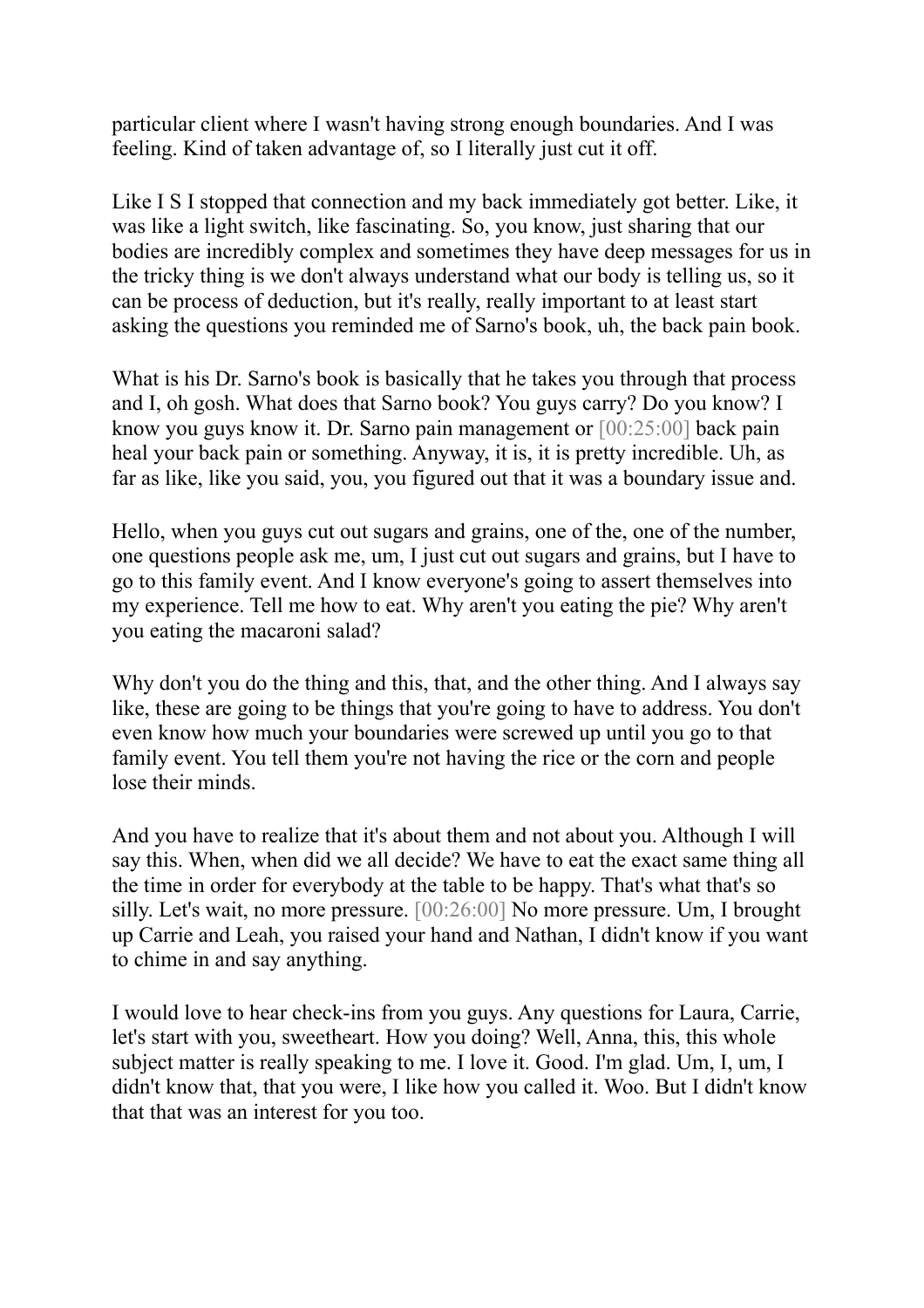Um, I just, I guess my question for Laura is like, well, I don't even know. I feel like my question is too big. I feel like it's an unanswerable question. Just ask it. Just, just try to articulate. Right. So when you're like, it feels like you're respiring and you're just like sort of losing, oh my God. Am I going to cry?

It's okay. All good. No cause I'm being recorded. And then I'm going to, [00:27:00] if you want me to out my son. No, no, no. I'm just trying to make light of it so I can so that I can not be so serious for a second because when I get serious that I get all emotional, so I'm going to light it up. Um, so no, let the light things, or just look up kinda can't even, I can't even find a word for it.

Just like a mess, like, uh, for no, really we're not really going to raise it. I literally can't talk to him. Laughing and crying. Um, well you just feel like you're losing your balance. I guess, so guys, I didn't mean to be so, no. Hey, first of all, I just want to carry, like, don't feel bad about this. This is happening all over the world.

I mean, one of the things that COVID and all the associated changes and political stuff going on is, is creating a lot. Unrest, it's creating a lot of changes. [00:28:00] It's also kind of cut us off in many ways from each other and from the things that brought us comfort. So a lot of people are going through right this right now.

So first of all, just, you know, ha give yourself some compassion and love and grace and no judgment. I mean, this is a hard time for everybody. Also, it's always feels the worst before it gets better. You know, it's always darkest before the light, like literally in terms of light and dark circles and my sort of dark night of the soul was during the recession.

And, you know, I wish I could tell myself at that point, because things seemed to really bleak. Like I was mentally struggling with depression. I was on sleeping pills. My marriage was falling apart. I was physically ill. I didn't have any money. You know, all the things that you want good in life. Right. And the things that have Chrome into my life now are so incredible, like as horrible as that was, it's like that much more and better on the other side of that on the, on the good side.

So however bad things are, there is the [00:29:00] opportunity for it to be equally as amazing when you get through that dark passage. So I think tapping into your intuition, connecting with like-minded and inspiring people can really help you. I also get carried that you're really, really empathic. So make sure that you're clearing your energy field and honoring who it feels good to be around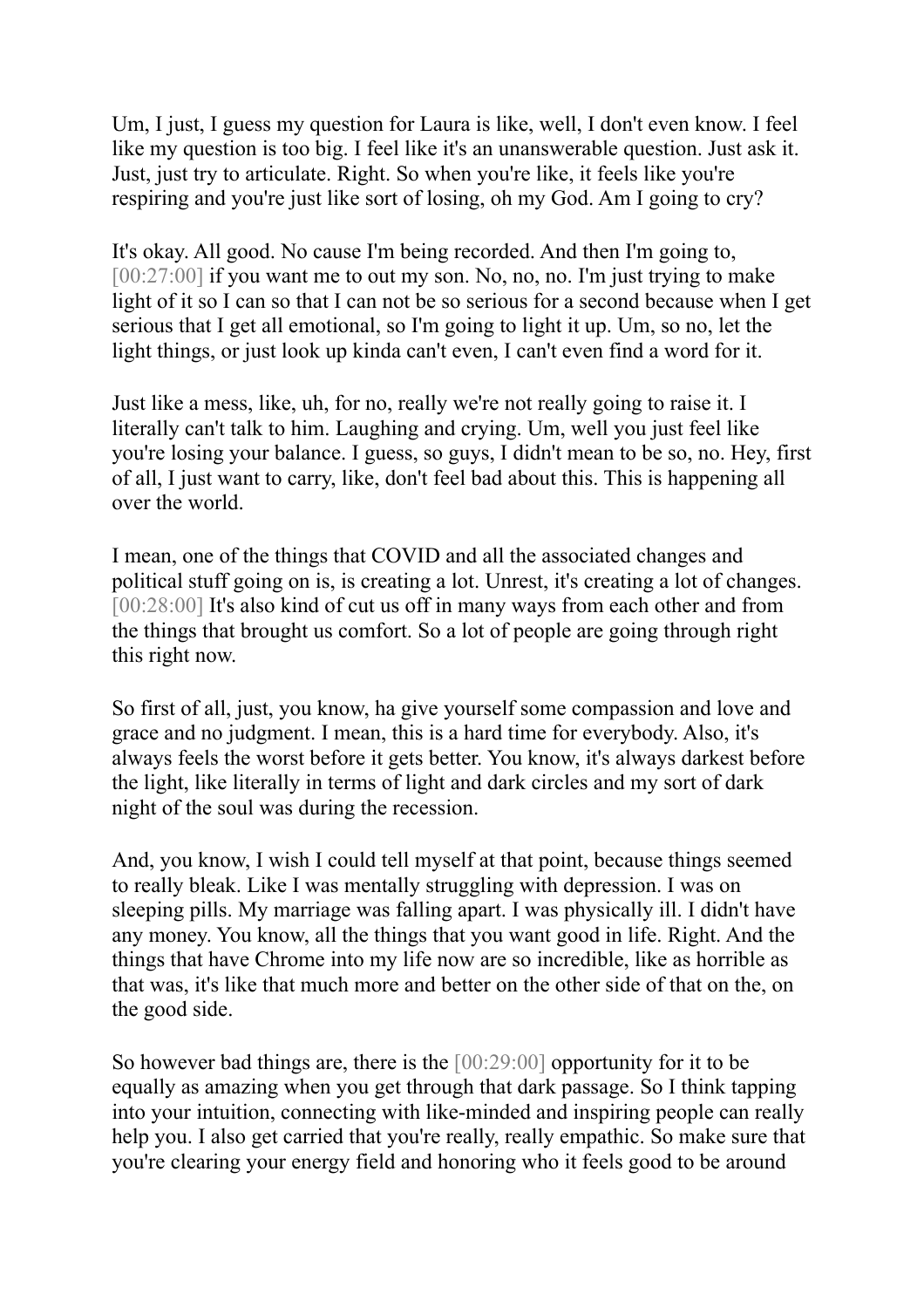and what it feels good to connect with and having really strong boundaries with whatever doesn't feel good for you right now.

That feels crucial, um, for you in terms of just feeling better on a day-to-day basis.

Yeah. Um, there was a, uh, I'd lost my train of thought. I literally can't even hold a thought in my head right now. Um, I'm sorry. I forgot. I was going to, I was going to comment about something specific you had said now I completely lost what it was. I was thinking, I'll ask the angels to help you, but if it's meant to be, it'll come back to you.

That's true. [00:30:00] We do have, I, I find that if you forget something, it's generally something that you want to move past. You know, I heard because we do, we go through a lot of belief work doing these physical dietary changes and exercising and all this stuff. And, and I heard that basically like what Laura was saying, the dark night of the storm actually means that dark night of the soul, it actually means that it's about to get better and, and the tears are often you releasing stuff.

And when I think of it that way, I'm like, oh, okay. It's not so bad. If I'm releasing stuff that I'm not going to have to revisit again, glad to do it. I will cry that shit. Right? The hell out. So don't Gary, you and I can offline about it. I can take this part out. I don't care. It's totally fine. No, it's fine.

I just didn't mean to immediately start losing control. I get serious when I get like all deep and emotional because, [00:31:00] um, I have always kind of felt, uh, maybe slightly empathic. Not that I even really understood really that med, um, but, uh, just, there's like a version of me that I don't feel like I am right now.

Ooh, that's juicy. I like that. Yeah. Here's the thing and paths. They often don't know who they are because they're so used to picking up other people's energy and also being what other people need them to be that they like at a certain point, they realize who am I? And I certainly had that realization. I super in pathic and I actually used that abilities as an actress.

Like I can literally like. Whatever I need to be, whatever someone else wants me to be as an empath, I can kind of take that on as a mantle, but at some point that gets exhausting. Right? Always kind of being what others want you to be. And it's very common for empaths as they're starting to step into did their abilities to, to kind of be like, wait a second.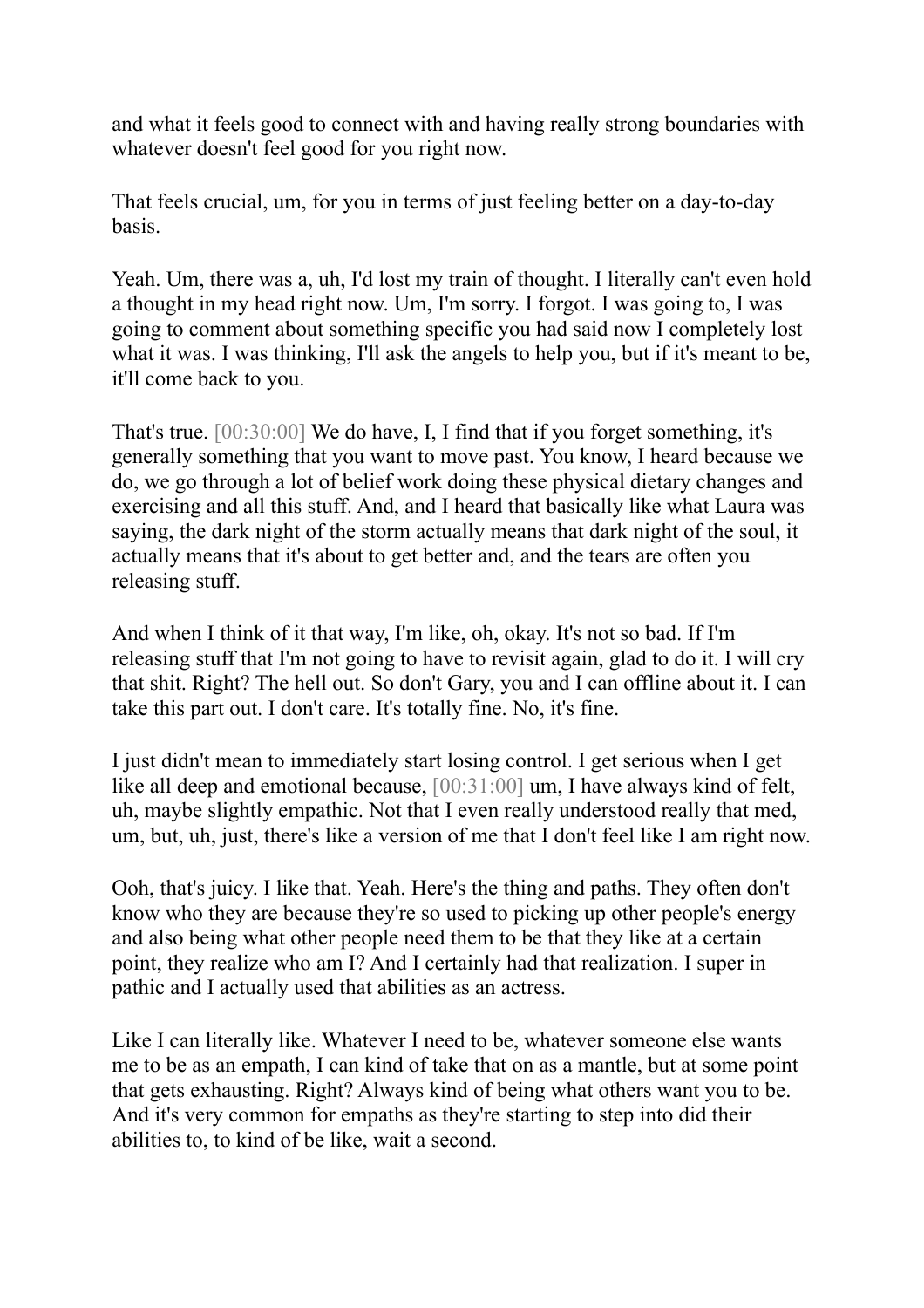Well, who am I? What am I what's [00:32:00] mine? And then there's confusion. And it will clear up. And also I have found that literally that pattern the dark night of the soul, or, you know, the kind of tough time before the good time it's so literal. It happens every time. And I see it over and over again to the point that now when I have a tough time, I'm like something amazing is coming.

And I saw this, like my biggest media thing I've done to date was on welfare rolls podcast. And right before I got that booking, I was like, what is going on? Like I'm so stressed out. I just feel really triggered. And I psychic psychologically. It was like something good, common, and sure enough, it was so just keep telling yourself and it will also help pull you out of it.

Which again, reinforces the thing that I always say we don't learn anything when things are going well. It's when things are going shitty that we have to rely on these tools that Laura's talking about. You have to get in there and do it, which sounds like Carrie you're in the middle of it. And that's awesome.

I, I, here's a, here's a way that I learned about empathy in the sense of being [00:33:00] empathic and absorbing other people's stuff. When I was a young baby actor, meaning, you know, like in my twenties, early thirties, I would walk into the audition waiting room. And I'm not even talking about the actual audition.

I'm talking about just the waiting room where everybody signs in and waits for their turn to go in and read. I would walk into a waiting room and something, and I would feel the craziest emotions. And I thought it was because I was nervous or. Had my own feelings of, uh, unworthiness or whatever. So imagine going to a job interview several times a day, every day of the week, right?

That's what it feels like walking into an audition waiting room and, and add to it. You walk in and there's 14 other people who look exactly like you, who also really want this job. Right. And I didn't put it together till I was at least 40. That was very good because I felt great when I walked up. And then when I walked in the room, I was like, oh my God, [00:34:00] I feel like I'm going to throw up.

And I had a really hard time processing that. And I didn't realize that I was an empathic type of human until I started to put that together. And then I basically like, as crazy as it sounds, I would like kind of make a force field around myself. So I wouldn't take it on. So I could be friendly and chat with people, but not take on whatever other things were going on.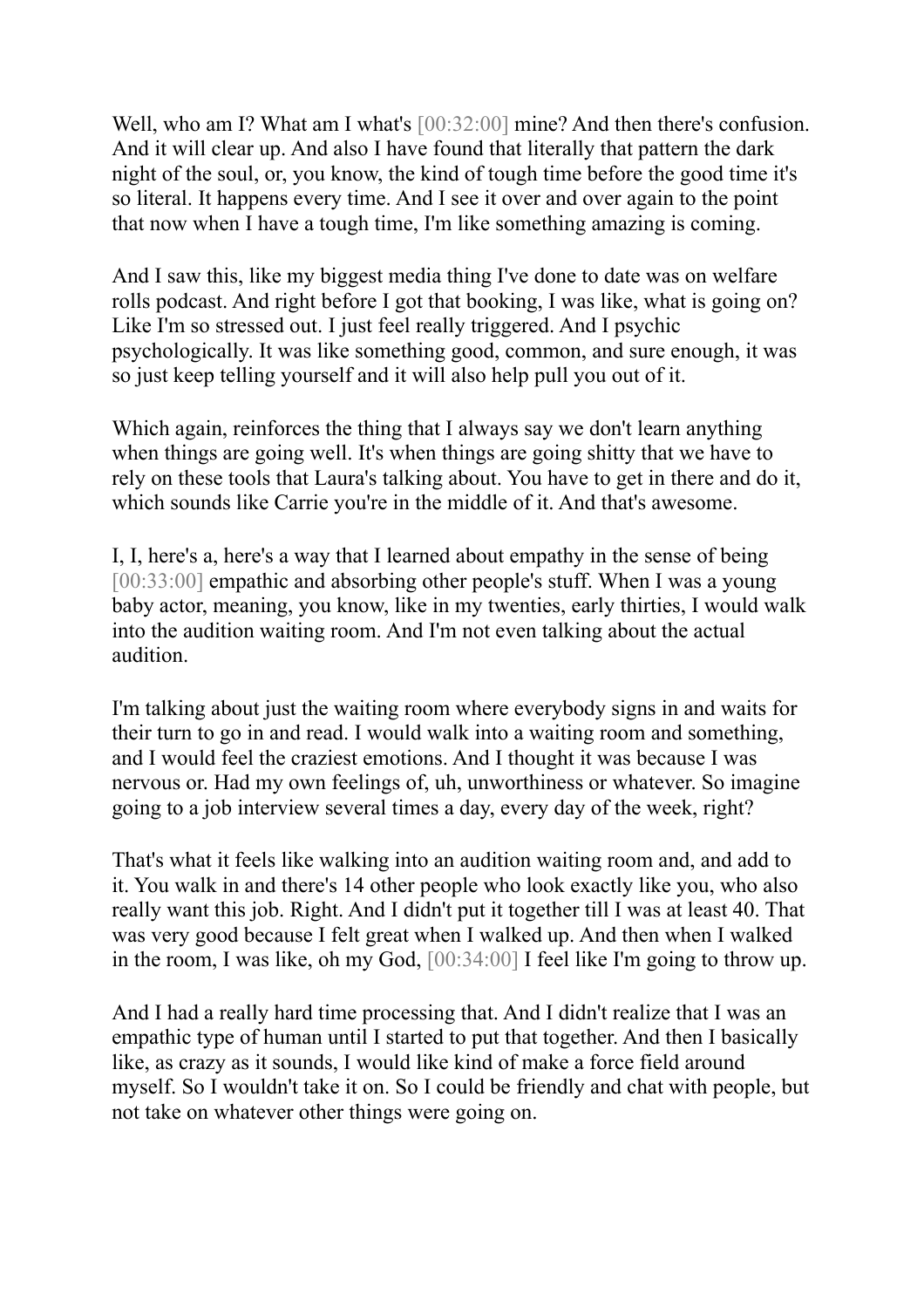However, I will say. And paths, you have to be a match to whoever you're taking on. So you're there, you're ready to like jump onto whatever's going on with them. So you kind of do have to like really protect yourself. Am I articulating that? Well, Laura or I think you're, you're absolutely right. So, and pass really need to be aware of what energy they're exposing themselves to.

And yes, if you absorb it, there is at least a core bit of that that's in you, a belief or a pattern. And so for empath, it's really important to start healing, clearing, releasing unhealthy beliefs and patterns so that you don't keep on taking on. So an empath is like [00:35:00] a psychic sponge or an emotion or energetic sponge.

And yeah, you can keep bringing out the sponge, but like you best make sure that you're not getting really dirty. So, you know, gross water all the time. It's just going to be exhausting. So many things you can do to help that one. I love tapping the fan of tapping emotion code, you know, meditation visualizations to clear your energy.

And also just that recognition like, oh, this isn't mine. And then once you do that, you can be like, oh, noted, sending like returned to sender. I'll study that back to a verse from, and sometimes you have to keep doing that. But with practice, you're better able to hold that boundary. When you say tapping, are you referring to EFT?

Yeah. Tapping emotional freedom technique where you tap along and say certain phrases and expressions, and it helps you release the emotions that are so associated with those points and, uh, thoughts and ideas. So, uh, one of tapping practice, or like as Brad Yates, he's on [00:36:00] YouTube, but there's many, many different books on tapping all kinds of free videos on tapping.

You can just literally Google, like tapping anxiety, tapping abundance, tapping weight loss, like literally anything that you want. You can find a tapping video on it. Aye. That's awesome. I'm writing down Brad gates and I will link to this in the show notes guys. So, uh, so the tapping, what was the one Whitney Cummings talks about the, the comic and writer she talks about doing it's a rapid eye movement type of thing.

That's almost like a version of tapping and then you also move your eyes and I can't remember the name of it, and it's a great modality for trauma. I think it's is it EMDR? EMDR? Yeah, I think that's it. That's right. I've never tried it. I know some people have had great results. I mean, basically I just believe like trial the tools and see what works for you.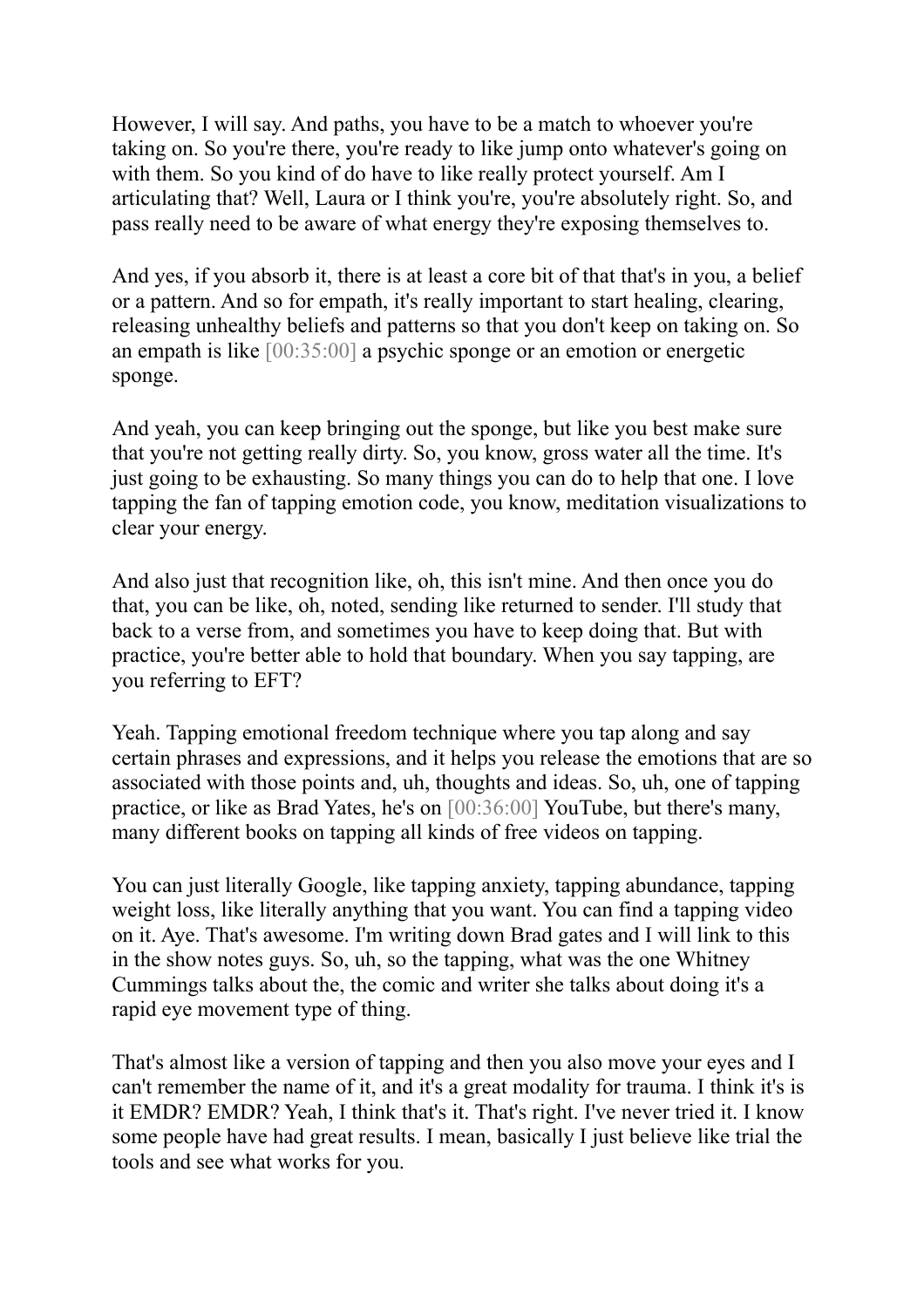And then just do that a lot, but also keep doing it because even with tapping, [00:37:00] like some people are like, yeah, it didn't really do much. I'm like, how much do you know, what did you like? I did a five minute video. I'm like, well, you know, it's like going to the gym. How much of a notice of a difference will you have, if you work out for five minutes with many of these modalities, you need to keep doing it for longer and consistently to see like significant results.

But when you do damn, it's really impactful. That's great. Thank you so much. I, I think that, you know, any, anything to where we're working with our central nervous system in that way, cause we really do take on things in our nervous system and it becomes a habit and a pattern. And I know there's a lot of folks out there talking about neuro-plasticity and it's a buzz word right now, but it's very, it's true.

We have a lot of patterns established and, and uh, so if tapping is a modality or I already forgot what it was, I'll listen back. Um, whatever it is. I love it. I think that that's awesome. Oh, Leona's here too. Carrie is any of this landing? [00:38:00] Um, yeah, and actually, um, that the way the conversation went, um, kind of brought it in two, which is probably part of my overall feelings of overwhelm.

My daughter's been sick for like two years and, um, things are completely understood, but part of her problem is, uh, uh, central nervous system disorder. Um, she saw a neurologist at Cleveland clinic and she has like nerve damage from diabetes. And, and then she had like this whole thing that started two years ago with lots of pain and whatever.

Basically her central nervous system is sending her pain signals and parts of her body where she, well, it's really just her abdomen. That's where the pains are always see used to hit in the same place all the time where she has it in, basically it's, um, there was a physical trigger for it, but her reaction is not.

Does not align with what that diagnosis is, what she has gastroparesis. So this is like [00:39:00] delayed stumped, stomach emptying, and this causes people pain, but her pain is on a whole other level. This neurologist explained it as being her fight or flight system, basically as enacting when she gets, um, and even just an anxiety attack can trigger it.

Or like she woke up late or she had an appointment and then she freaked out because she was like, oh no, no, I'm going to be late. And then all of a sudden she was sick. Like just because of the stress of something suddenly happening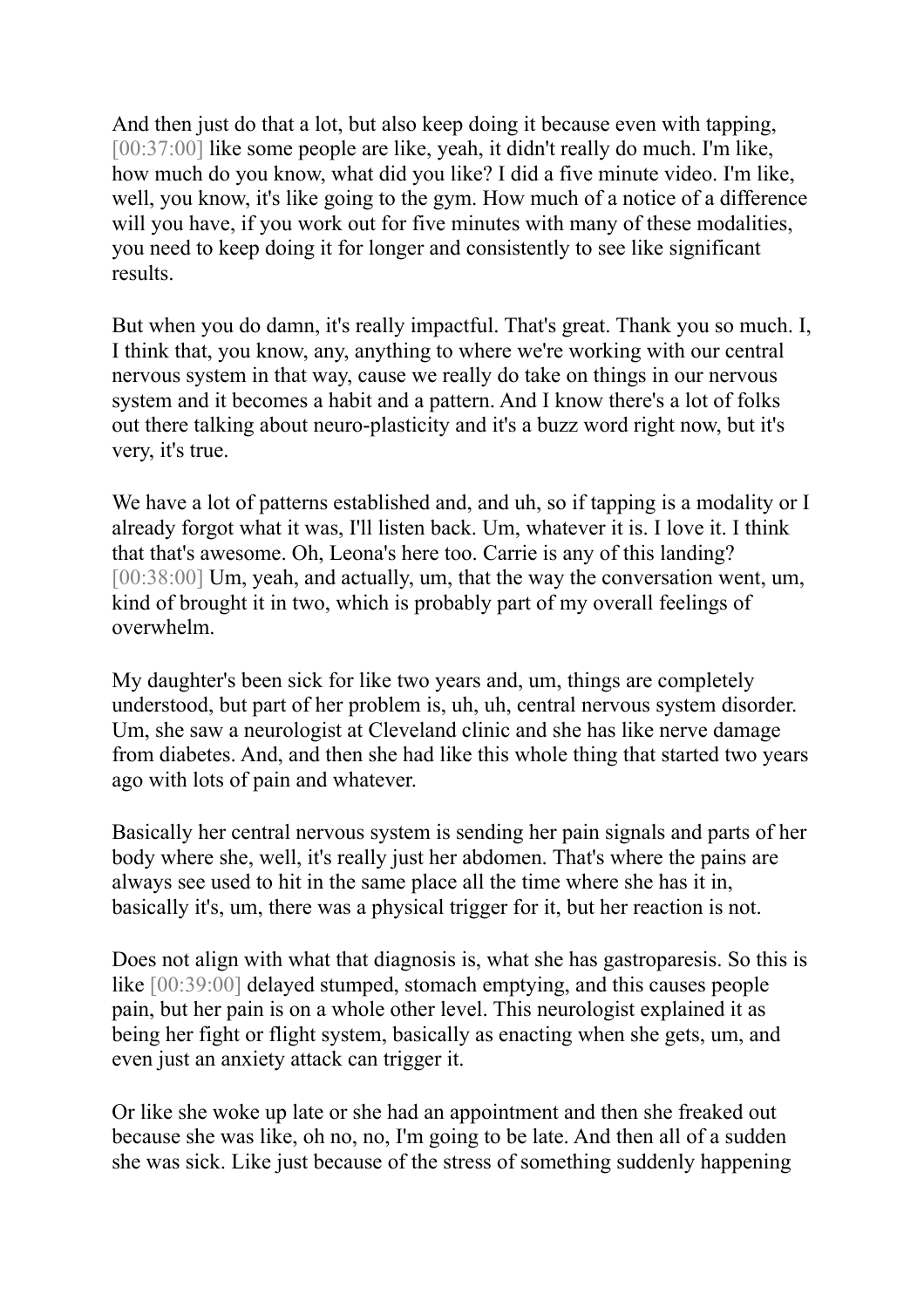in the central nervous system. Right. Um, like she literally her mind, her mind is doing it to her.

There's nothing wrong where it's telling me, or she's got this pain, but the pain is really intense and real and it doesn't go away until it goes away. Um, and at one point in time that neurologist, you know, his suggested she see someone to learn. Oh, gosh, I forget what they call it. Uh, he would hook these little electrodes up all over her and she would breathe and she would listen to a tape [00:40:00] or whatever I tell her.

Yes, just she did some biofeedback like type training, but she, she couldn't, she was like, not receptive, like for me to like when she's having these episodes and we're in the ER, I'm trying to help her come down. We literally just had it happen at before yesterday and I'm trying to get her to breathe and I'm trying to get her to get out of her mind, like, ah, she is resistant and this is probably a part of what's draining me because this has been two years.

Um, I, how do you get somebody to what's the simplest way? Especially if someone doesn't necessarily believe you can even do that. To, to bring your anxiety down and get your heart rate, like her heart, like they'll they put the hook her up to a heart monitor because their hearts so insane. Her heart is perfectly fine.

She's been completely checked out, but she's in there with symptoms. Like somebody who's about to have a heart attack because it's all her anxiety and central nervous system. But [00:41:00] I have not found a way to get her to be able to calm herself in any way. And on any level, um, she's done energy healing. She's done acupuncture.

She did the biofeedback stuff, um, saw that that was done by a psychologist that she also saw for a psychiatrist that she's thought for a while too. And, um, she did, and I actually went and saw the energy lady that she saw too. And I really benefited from that, but we're not able to do it anymore. Um, and she's my daughter hasn't been able to do that either.

And I think that was helpful for her, but ultimately she couldn't, she cannot call them herself. To any degree. And I don't like, what is there a way when someone's got a really, really hard time with that and they really need it in the moment of having a major meltdown, panic attack, that's easier.

It's a particular method, right? I think I would say a [00:42:00] couple of things. One, um, it's coming up to check for her for toxins. You know, when you have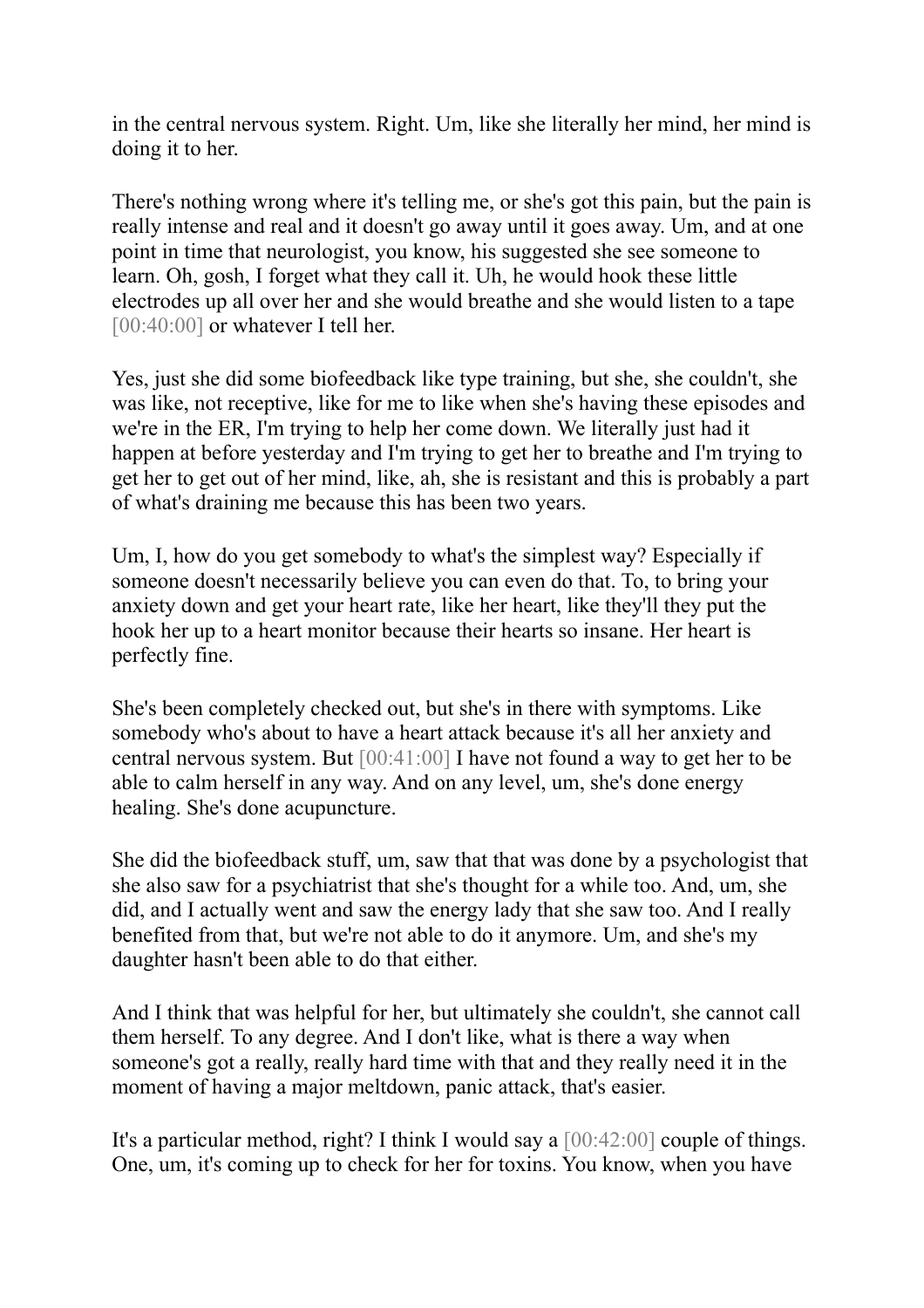certain toxins, um, chemicals, heavy metals, they really overwhelm the body's stress response. And it's interesting to look at, for example, deliver, um, different organ systems, like in terms of traditional Chinese medicine, the emotion associated with that.

So I would look at that, um, and doing some healthy, natural. Binders, you know, that can help pull out some toxins and maybe finding a functional medicine doctor or practice or can help with that. And then the other thing I'm getting is that it's like get her to focus on something fun that helps pull her out of that anxiety, like some kind of regular activity that she can focus on.

And then this is for you, not for her, but you know, you can, you can help a person to a point, but also it's important for you to have boundaries and make sure that not all of your time and energy and focus is going on her.[00:43:00]

Yeah. That's really hard. Understandable. That's that's that's mamas and ask, you know, the angels for help, God, whatever you believe in. I, I work a lot with angels. Raphael is the healing angel. So sometimes things are, you know, we just don't have the capacity or the tools, but asking for divine help, you know, again, whatever your belief systems are, your ancestors, you know, God, the angels, spirit guides, you know, just call on those to help and do it regularly.

And consistently because we have free will and basically, you know, our, we can change our minds. So we have to keep asking even for the same things, for help and then pay attention to the intuitive responses that you get. Thank you. Thank you, Laura. Thank you, Carrie. Thank you for coming up and being vulnerable.

I appreciate it. I appreciate you, especially, cause I know Carrie from online for a few years now and she's very [00:44:00] controlled. It's so true. Okay. To cry and let it all out. Like our emotions are not bad and sometimes they just need to be expressed, you know, and we heal through that. So don't ever feel that.

Thank you. Thanks, Carrie. Um, Leah, my lovely Leah. How are you, sweetheart? And fine. How are you? Very well. I'm glad that you're here. Do you have a question for Laura? You know, I really just want to say that I, this is a weird one for me because I saw the alert come on my phone and I was like, oh, that's right.

It's Monday. I've been trying, um, to come to clubhouse on Mondays to listen to you. And this one just jumped at me because no joke. Um, three days ago I had a. And it's crazy because [00:45:00] I actually started getting into this a few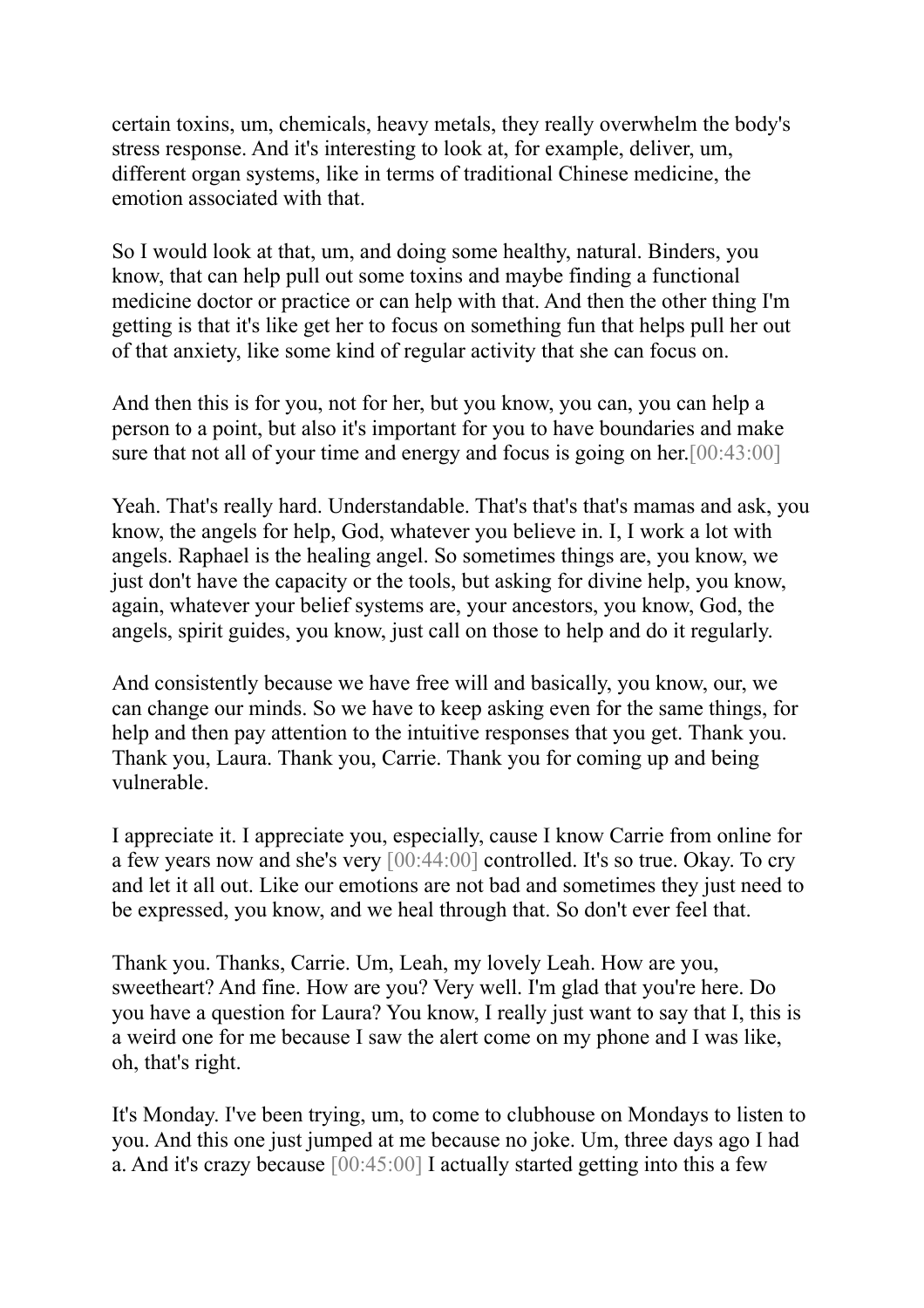years ago. Sure. I started, um, I lost my dad 12 years ago and that's really what started, um, bringing me into this new world and, and looking at things from a different angle.

And I studied Reiki and more recently started getting into having readings and learning how to do it myself. And I just had a reading three days ago and it was really because of everything I've gone through in the last two years. I don't know if it's a midlife crisis. I don't know what it is. I've gone through, obviously like everyone else dealing with COVID.

Um, I went through a pretty nasty divorce. Um, that's almost final. Um, but was the Wade because of COVID. You know, I'm learning to be a single mom of three kids and keep a full-time job and just running the show nonstop and it's stressful and it's very easy to [00:46:00] become exhausted and get distracted and not take care of yourself.

And I feel like the reading that I had, um, just a few days ago was really, um, me trying to get my life back on track. It's funny because you know, even, uh, listening to Carrie, it's just like, I feel like I've just been lost in the last two years with all of these changes that have occurred in my life. And I'd like to believe that it's making me stronger.

And at the same time is when I found nsng just a year ago from since January. So a little over a year, year and a half. And ed is in G. Came at the best time. Um, I know Anna you've seen my before and after pictures, I was so overweight. Um, and in the last year and a half, I've dropped 70 pounds and [00:47:00] it just was the transition of what I like to look at as a new life, a new beginning, and as dark as my storms are some days I like, um, too, I liked the comment that was made where it's just like, there's, there's positive change coming.

Um, and I really am just trying so hard to teach myself just to stay positive, you know? And I know another thing that I've talked to you and Vinny about is like, I'm stuck. I'm stuck at my weight right now, and I can't seem to get down, you know, another 10 pounds and I'm so frustrated. But then when I look at everything I'm going through on a daily basis, I should actually be very pleased with where I am today versus where I was a year and a half ago.

Um, And to, um, say thank you for this podcast. Um, I, I, or, or, or this, this topic this evening, I looked at it as a sign and kind of like a wow moment for me, but just also to agree that, you know, life is [00:48:00] definitely likes to throw you some, some mean curve balls. And I have been going through some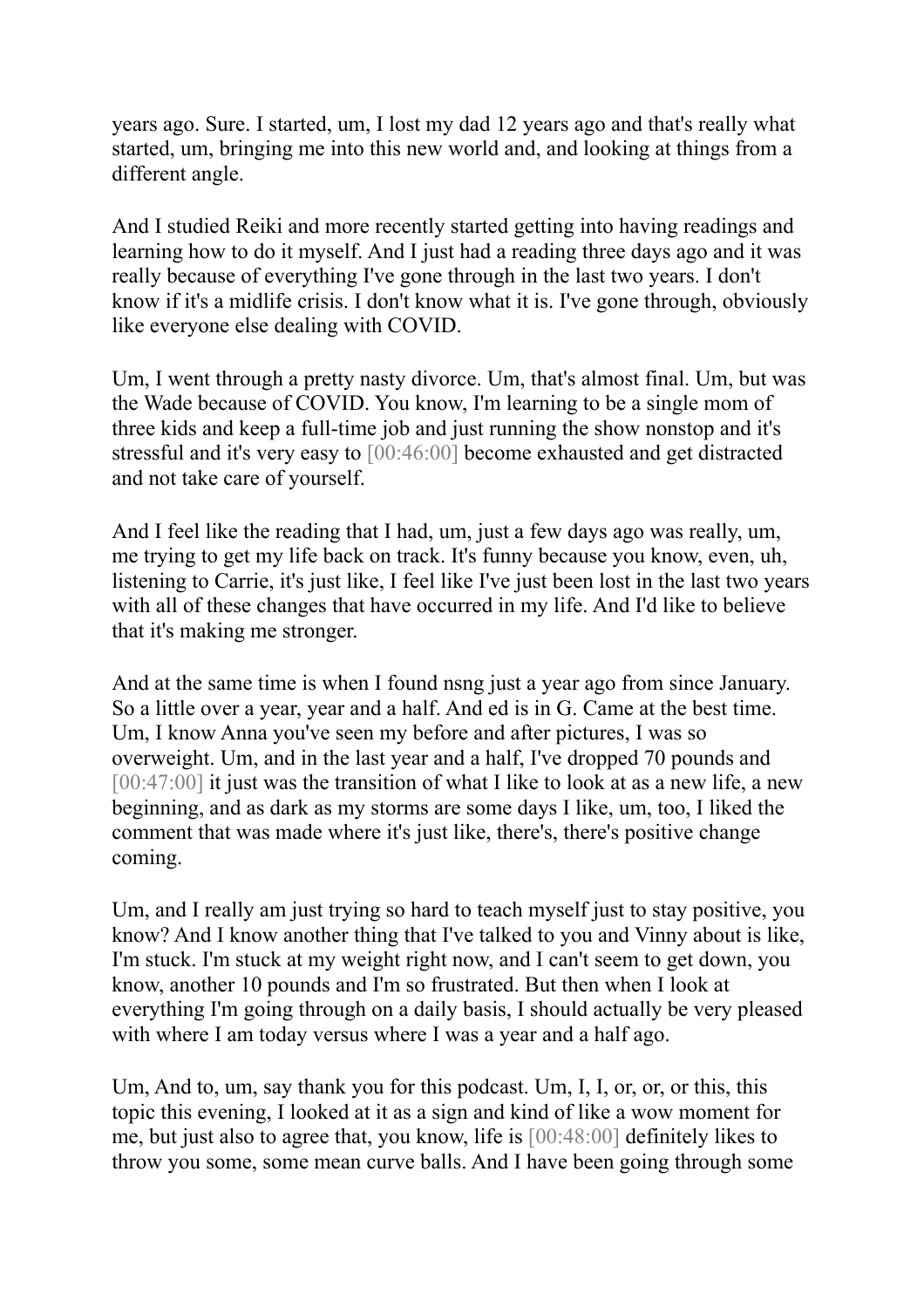major changes in my last two years, but, um, I guess the question is just how, how do we, you know, How do we try?

And my biggest thing is trying to stay positive. You know, I've been trying to read things like the secret and to meditate as much as possible, but it's hard when you get so distracted, you know, by everyday things. And my biggest thing is just to stay positive and stay on track specifically with nsng and everything else that I have going on my own with my life.

But I didn't know if there were any tips on just how to continue to stay positive, because I've always heard, like the more positive you are, the more positive you receive. Yeah. So I think you're definitely on the right track. And sometimes it's just a matter of doing more of that. Um, tapping, as I mentioned, is a really wonderful thing to help relieve stress and anxiety.

[00:49:00] And what I've gotten from my guides is that about 30 minutes a day is good for most people, which might seem like a lot, but you don't have to do it all at once. I mean, I'll tap sometimes while I exercise, like on, you know, a machine like the elliptical or the bicycle recumbent bike or whatever, um, or you can do, you know, 10 times or excuse me, three times of 10 minutes a day tapping.

Um, another thing that can be helpful is just what I mentioned to exercise, um, meditation, some kind of like chilling exercise, something that is fun, like maybe it's listening to, or watching comedy, you know, anything that lightens you up. And I, and I'm a fan of Jack Canfield. I don't know if you guys know him.

He wrote the book chicken soup for the soul and that whole series he's been on my podcast. And one of the things he talks about. Do you five things every day that are focusing what you do. So, you know, whatever your goal is. So if it's to feel more uplifted or whatever, are you doing five things each day that can move you towards that?

And it might seem like a lot, but a lot of those things don't have to take like a long time. It could be literally, I'm going to do [00:50:00] this tapping. I'm going to do a little exercise. I'm going to ask my angels and spirit guides for help. You know, just keep focusing on the other thing that I think really helps with popping out of that stress and anxiety, places, gratitude.

I know it sounds simple, but you can literally like write a list of gratitudes every day and it reframes and shifts your focus from the problem to the good things.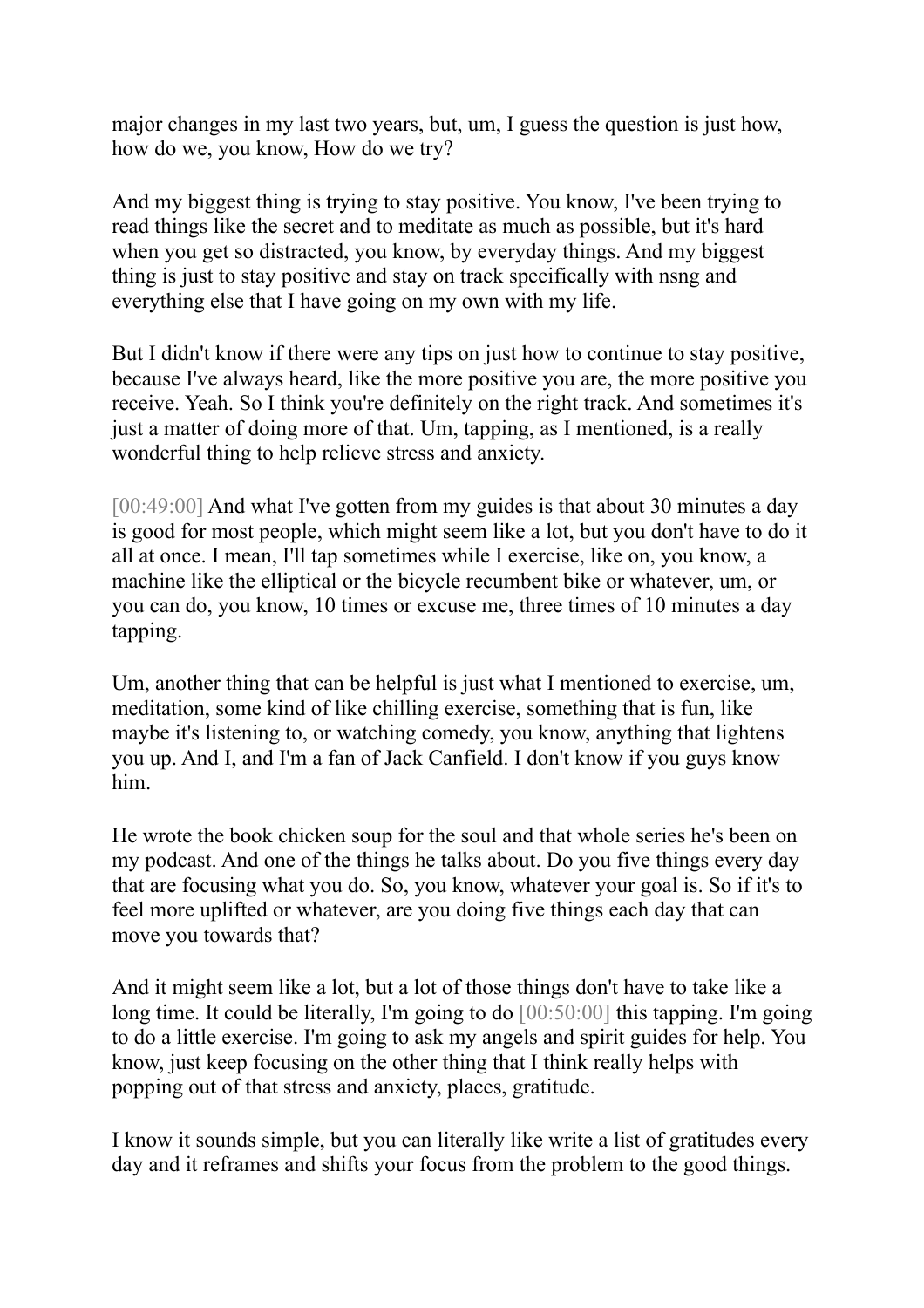And that also just helps you attract more of those things. That's great. That's awesome. I wanted to, uh, I, so I I'm writing down notes, Jack Canfield from chicken soup for the soul.

He, he says do five things every day towards your goal. Is that what those. Yeah. So he talked about it for writing. Cause you know, when he, you know, he had this like incredible series, right? Chicken soup for the soul, it became international bestsellers. It's like a brand at this point. And you know, just like anyone else, he started out as just like a new author that was trying to get his book out there.

And that's what he did. Like, I'm going to do five things every day to get this book successful. And [00:51:00] some of those things don't necessarily seem like they pan out or whatever, but the point is, if you just, whatever your goal is, whether it's getting a book out there promoting your podcast, a TV show, you know, feeling positive.

If you do five things towards that goal every day and you just keep doing it eventually you will get there as long as you're paying attention. I love that. That's awesome. And I was going to say to Leah, you're talking about the stuck thing and I have, this is something that I do take it or leave it.

Okay. Let me just back it up and say I'm married to a writer. Who, when he sees the thing, he gets it like as one giant download. Okay. And then he can write the whole thing. Like that's kind of what he gets. I am not that way. I might be that way about writing recipes, but I'm not that way about like a writing a joke, I'll get a phrase or a thing, and I don't even know what it is.

And sometimes it'll just tinker around in my head for a long time. So I don't, I get the whole stuck thing. I [00:52:00] understand that. I feel that. And, but one thing I've done started to do is I will literally ask out loud at night. Can you give me some guidance on and then whatever it is. So I will be like, I know I'm stuck at this thing.

Can you give me some guidance? And either through a dream or first thing, when I wake up, I oftentimes get some guidance on that thing. Weird, but true thing that happens, but I never thought that you could ask. Cause I was like, who are you asking? Now? I grew up in the Christian Church. So originally it was God or Jesus or whatever, and now, or whatever I live on like hour whenever.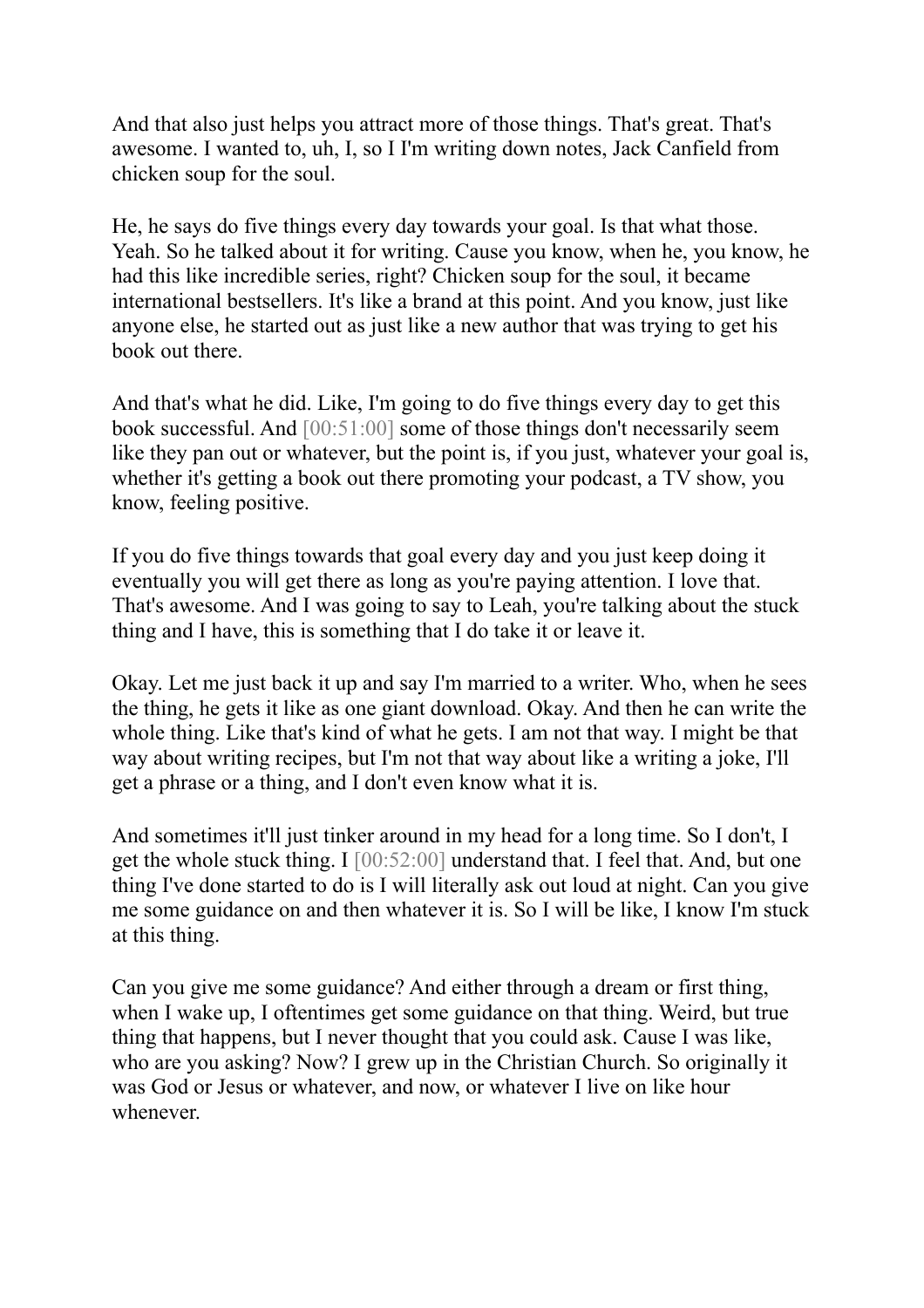Um, but like who angels, if you're Catholic, especially you guys talk to angels, come on, I am married to a Catholic, you know, it's whoever your worship, whatever it is. But I just feel like there there's more, maybe it's your higher self. You're talking to my friend actually named her higher self. [00:53:00] So she asks that name for advice and help and gets it.

So I find that an interesting thing, like you don't even have to know, like what's the next thing sometimes I just, I go, why, why am I stuck? What is the guidance? What's the thing, like, just acknowledging that you're stuck and saying, I don't know what's going to get me unstuck, but I know that I can receive some guidance.

I don't know, just throwing that out there. That's my woo. I have way more woo stuff to tell you. I think that is so awesome that you brought that up in it. And I just encourage everyone to ask for guidance. Um, just put it out there and you can get really specific answers. Like I, when I was early on in my career as a psychic and I, I felt like I was getting the message to raise my prices and I w I didn't want to be an ego about it, you know?

And so I just said, angels, please send me a very clear sign that I can't misunderstand. And I was driving home at that point. I lived in Lafayette, which is my hometown. I was driving home from Denver and it was about [00:54:00] 30 plus minutes away, got home. And in my mailbox was a business magazine addressed to me that I had never ordered.

And the cover, uh, headline was 10 reasons why you should raise your prices. I'm not even kidding you guys. So the world really is magic. And when you learn to ask, then you can get these amazing. That's fantastic. I love that. Um, so anybody else you got, you got, we have five minutes with Laura or else I'm going to, I'm going to land this plane.

Uh, raise your hand. If you want to ask a question. I thank you guys for most of you have been here since the very beginning of this, and I really appreciate it. And, uh, Laura, why don't you go ahead and tell everybody where they can get more information on you has someone's raising their hand. Trisha's coming up at what?

Well, in the meantime, let us know where people can find out more about it. So my website, as it relates to this sort of psychic intuitive work is healing powers.net. So last name is powers. So healing powers tied in there.net. And you can also find me [00:55:00] on Instagram at Laura Powers of 44. I'll let you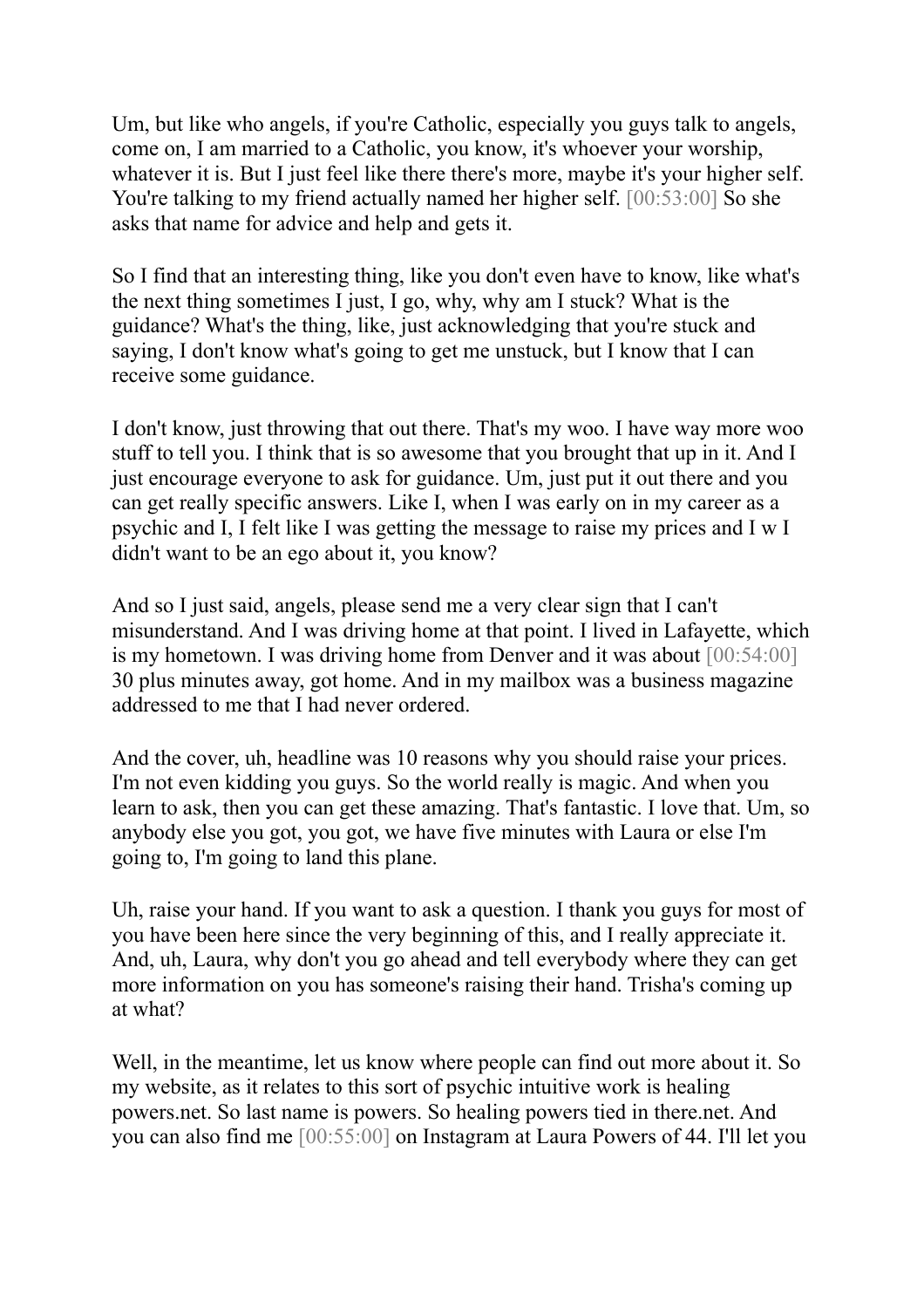a, just like it's on here and then powers and 44 is an angel number, and then I'm also on Facebook and yeah, just feel free to reach out to me.

My podcast is healing powers. I love teaching classes and literally one of the best things you can do to change your life is just tap into your intuition. So love to hear from all of you. Yeah. And everybody makes sure you're following Laura. Follow her. You're following Instagram. Okay. So quick question.

Um, so I've hit my 40 mark and I feel stuck and trying to figure out how I want what I want to be when I grow up. And I just am having a hard time finding a passion. Um, and a lot of what you were saying about the impact. In paths, um, really resonates. And so then it's really frustrating because I'm like, I just still feel stuck.

So I think the first thing is just to educate [00:56:00] yourself about what being an empath is like, you know, how arcs, how to, how to operate as an empath. So reading books, I have seven books on the psychic realm. Um, so you can find them all on Amazon. Diary of a psychic. I talk a lot about that. Um, so that includes and paths.

And then I also have a book angels how to understand, recognize, and receive their guidance, which is all about paying attention to angel signs. So that book is popping up for you too, but yeah, just, you know, start learning about how it works, paying attention to what makes you feel good. And what doesn't, you know, are there certain people, places or situations where you feel good or others where you feel drained, like that's all information and you can start to make decisions based on what is feeling good, you know, where you feel supported or where you feel drained.

And then the other thing is just, you know, get in the room. Like, it's amazing how, when you start to connect with other people that have these abilities that are intuitive, that are creative, that are accessing this way, you start to feel less alone. You [00:57:00] also learn from each other. So I offer group classes or thoughts of online communities out there.

So I would say just like dive in it's that's the number one thing that I think can help you. Feeling more supported as well as just having tools and figuring out next steps. Thank you. You're welcome. And good luck. I didn't tap into my abilities like on purpose until my life fell apart at 30 and I it's crazy.

It sounds, I remember being like, well, this is just what it looks like to get old, you know? Right. 30 year old and now I'm in my forties and I'm. Yeah. You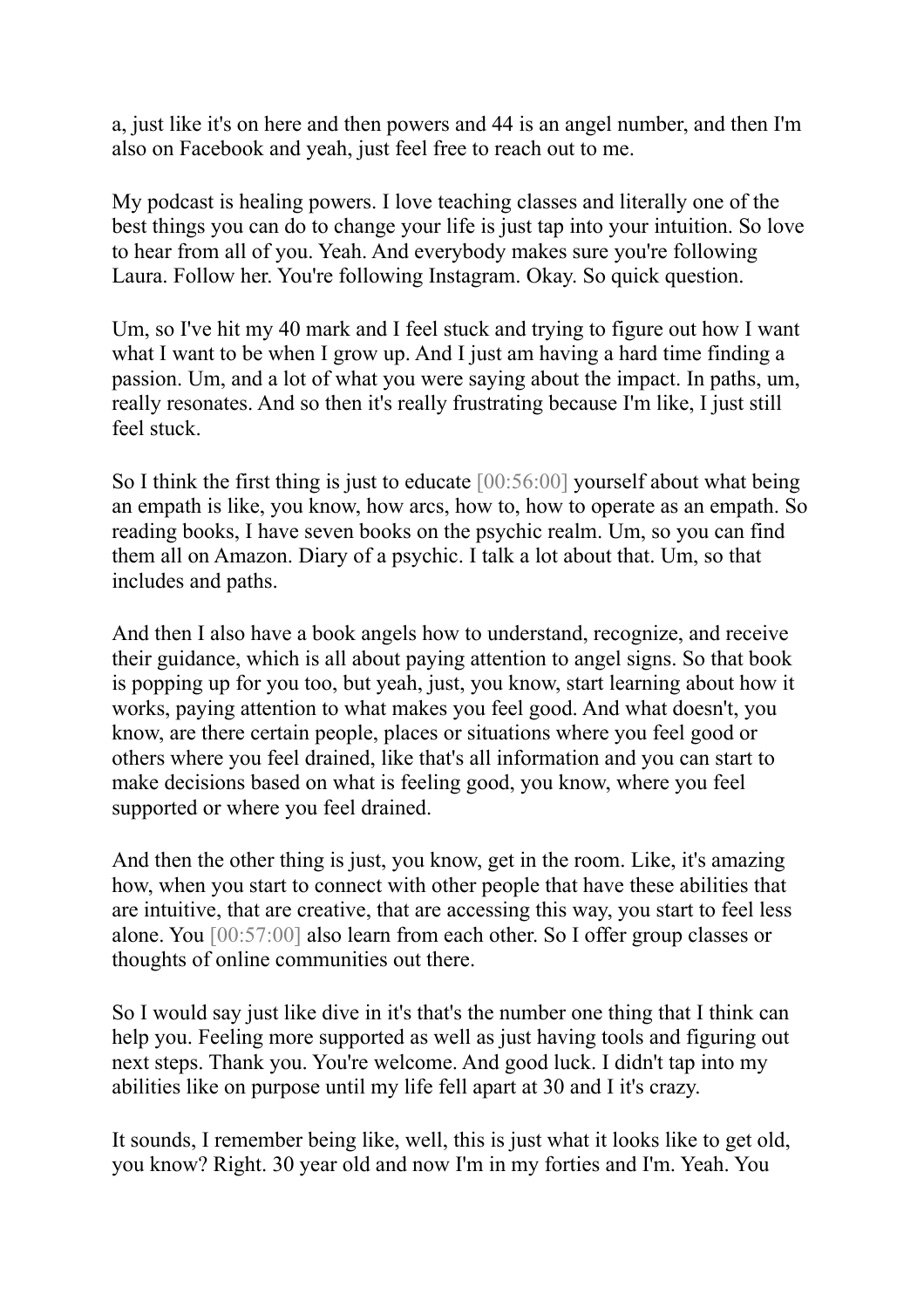know, thank God I went through all of that. I learned so much, but I feel like, you know, we can really start a fresh and have a wonderful, vibrant life at any age.

One of my friends, who's a comedian and she's started comedy at standup comedy at 69. Yes. She has been on, America's got talent and toured and had this whole other career, like how, you [00:58:00] know, how many people just are like, well, I'm too old or I'm, you know, I'm not a young chicken anymore. And it's like, just go for it.

We still have a lot of life to live. And, um, especially, you know, we're living longer and longer. I really feel like a lot of light phases. We're doing like 10 years younger or older. Excuse me. So like what people used to do in their thirties, we're now doing in our forties. And that's, that's totally amazing if you think about it.

So just, you know, thirties are kind of about like refining yourself. I think I, excuse me, forties are more like the thirties used to be, which is about like, kind of refining yourself and figuring out what you really want to do moving forward. That's amazing. And so true. And, and, and Laura, you mentioned earlier in this club pass, you were talking about how you know that when things start to go wonky, that means something good is coming.

Just to remember that you guys that's that's to me, like if I'm, uh, that's too long for a billboard, but if I could maybe have my husband just tweak it a little bit, I would put that on a billboard, because that is just, just remember that when things are going really crappy, it's [00:59:00] generally something something's good or good is on the way.

Um, Daniel, I want to make sure we got to you. How are you friend? I'm well, Anna, thank you. How are you? I'm great. Great. And so sorry. Cause I know y'all are on the tail end. Thank you. Thank you. So I have a SuperCrew question for you, Ana. That's cool. So mildly interesting, but you don't know me, but I certainly know of you in a good way.

Uh, anyway, I know you've been performing for awhile and just sort of listening to you. Um, today it definitely sounds like you've got a spiritual practice and perhaps meditate consistently. And my question for you is going to be, because I am a beginner baby acting person. And basically I was going to ask if sort of like you noticed, cause I'm guessing you may have had sort of a career in time doing this, that sort of like doesn't necessarily encompass.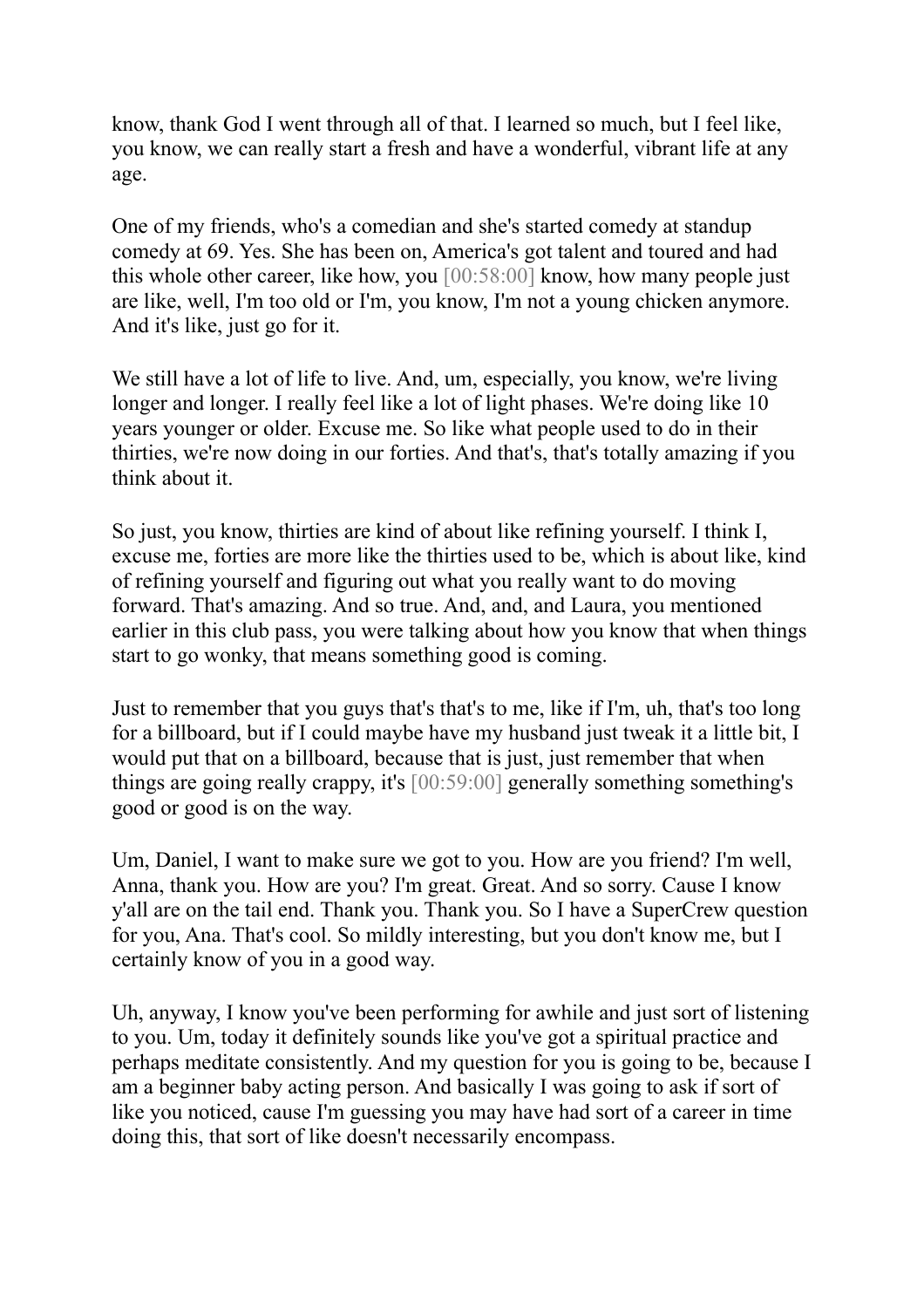This is I'm asking this I'm phrasing this not so well, but basically, [01:00:00] um, my question is, um, did like, do you have sort of a noticing as to maybe like, Cause I believe you're still doing it, um, performing and all that. Like, do you feel like there was a shift or like a noticing you had between like when you started to adopt that practice and meditate consistently, and I'm guessing it may have been in tandem with sort of like the health and diet stuff, uh, that you may also sort of be, um, incorporated.

Um, but anyway, so yeah, that's, I'm so bad at tangenting and rambling and asking question this way, but I just, if you have any thoughts on that, or I don't know, had anything to share on that note, I know the question got lost in sort of that, just all that it just said, which I don't know, kind of anxious, but sorry, I'm going to mute.

Don't be anxious. Um, so let me make sure I am understanding the question. The question is, did I [01:01:00] notice any distinct getting better at my craft? When I got in touch with the spiritual side? Well, I would say the craft, but also within the industry. Cause I know you were talking about auditioning earlier and maybe that was like sort of a different thing, but I think just, I think as far as, um, cause I think you've kind of mentioned, you've been doing this for a little bit of time and I think more established and different things that you do.

But basically like I know, was there anything that, and I'm guessing it was a culmination and BTWs that I've, you know, you may have seen from like my brief little bio, like the voice actor thing, I've heard you on your buzz weekly and just like a few other spaces and places. And basically I'm just, I feel like I'm half asking like a spiritual practice right now and I'm doing like all these different things.

Um, including like working a full-time job, that's a little stressful emailing lawyers and also helping take care of my mom. [01:02:00] Who's a little older and got some health challenges and basically I'm finding that. I kind of half ass, his spiritual practice. And it's weird. Cause I feel like I'm aware of that, but I'm still kind of, and I guess my question is sort of having to do with, like, if you ever like, um, this might sound different from what I was trying to ask originally, but as far as like, do you feel like that's something you really got on board without a certain point?

And like, I don't know, like, do you, do you feel like it kind of came from pursuing the things that you're trying to do and sort of like doing that as some level and it sort of just like, you felt prompted to go to that and then you started doing it. I'm going to answer you in a second, but I want Laura to chime in about, uh, this whole with you and your energy and stuff.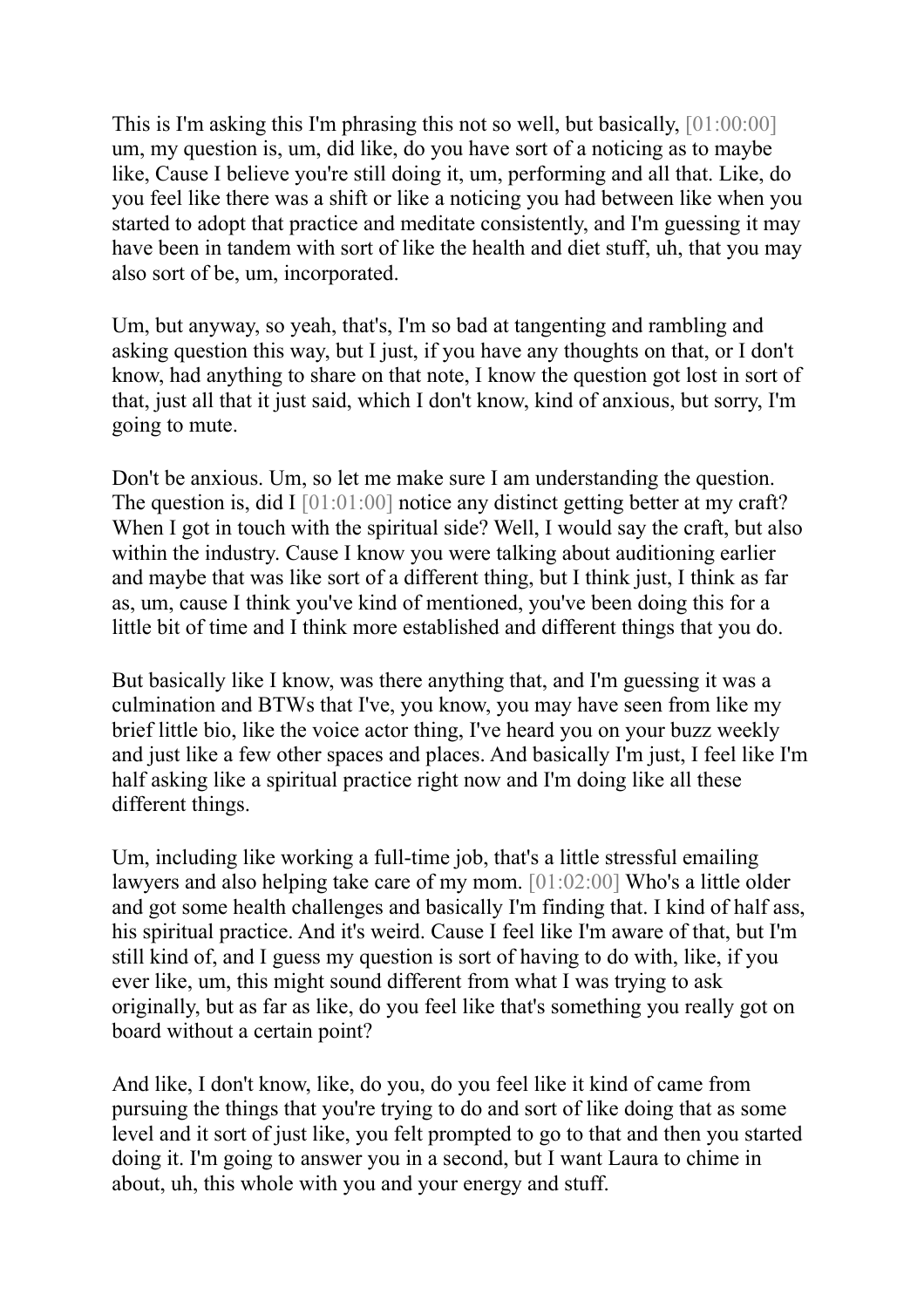I want to hear what she has to say. Oh. Sure. So I just think, you know, it's, [01:03:00] it's can be hard, hard. There can be a lot of resistance with creativity, with intuitive stuff. But I think for you, you know, that resistance you have to spirituality is probably also impacting your creativity. And I see that with love, you know, do we love the resistance and the struggle more?

Or, or like, whatever it is that we're aiming for, because whatever we're choosing, that's what we, yeah. So, and I think when we have those, those strategies where like, oh, I just have to do five things today. Like, you know, or I'm just going to meditate for 10 minutes and you know, maybe, maybe there's a word you get afterwards.

Like maybe you get to meditate them into the new watch. Like one of your favorite shows or something. There's lots of different ways you can structure it. But essentially how we live our days is how we live our lives. And it's those little choices that we make every day, which really lead to. Our success or lack thereof or satisfaction, et cetera.

So when you, whenever you hit that resistance, I think by breaking it down into bite sized chunks and reminding yourself, and just keep [01:04:00] asking yourself, which do I want more of that goal, that dream, that success, that piece, or, you know, that just resistance that we're currently in. I love that. Thank you, Laura.

And sorry, I should pose that to you as well. Cause I know you also know what you're talking now and that was just she's dealt with. She's had her share of auditions that's for damn sure. Um, I, and I, listen, I, gosh, I said, uh, earlier at the beginning, I'm, I'm pretty shitty about my reg a regular meditation practice.

So I don't want to give some impression that like I am sitting here. Like do I, I'm not doing the work. Let me put it to you that way. What I am, what I do, what I started many years ago go was a practice of belief work. And I know you guys have a lot of, you guys have heard this before, and I've a very strong believer in it.

And now that I think about it in the terms of this context in speaking with Laura in this dialogue in this way, [01:05:00] is that perhaps this is my meditative practice because what I, I like to do, and it used to be, I had to do it in writing every day. Now I do it more in the moment, but what I would do every day is I would look back to the day before.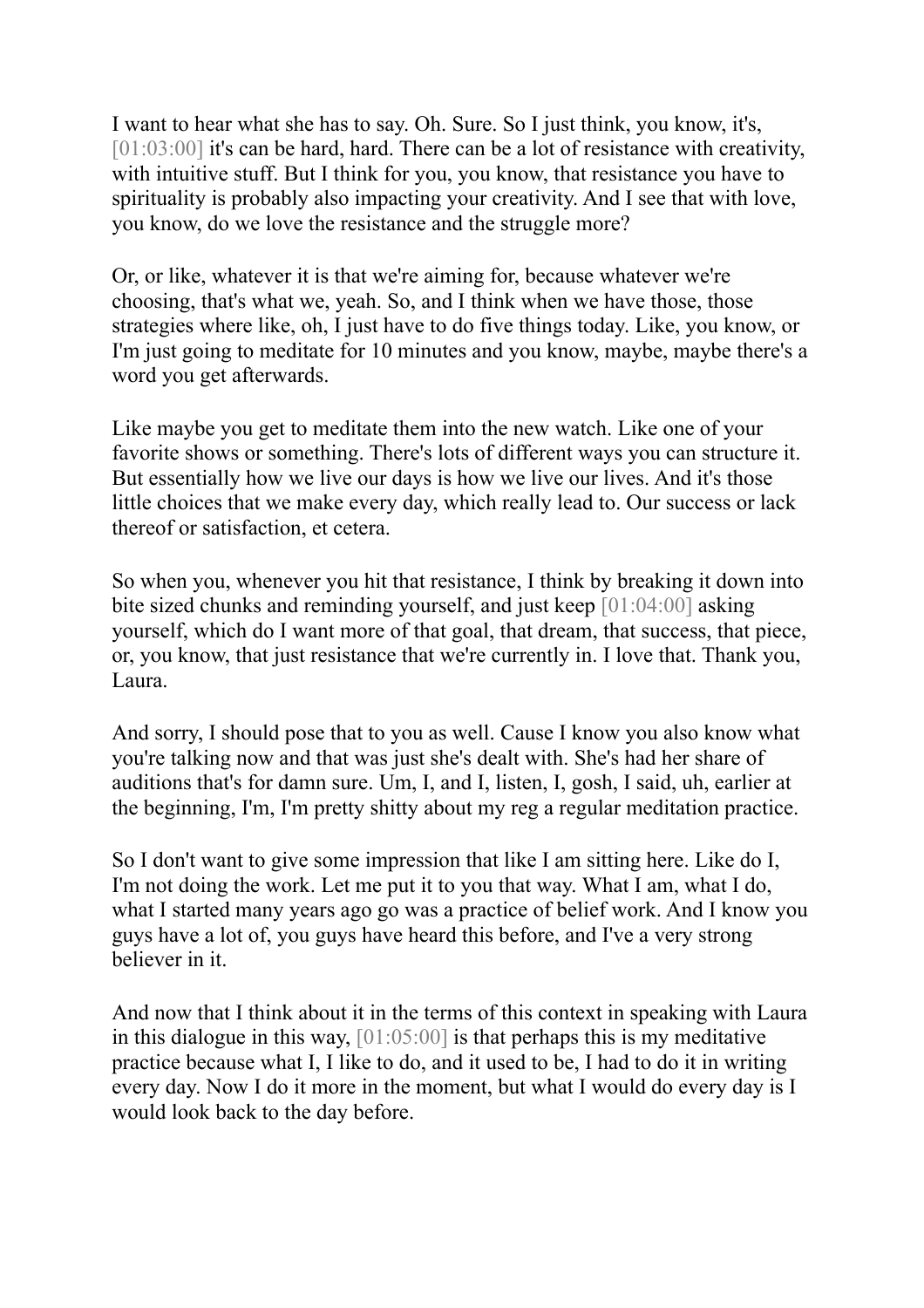So let's say, let's say I went for an audition and I thought I did a great job. And, uh, my agent calls and said, uh, you, you didn't get it when I thought, you know, oh God, well, why were they finding all over me? I thought, for sure, I was getting that one. And I felt disappointed. Right? That's an example that we go through and, uh, I look back and I look at the day before and I look at something that made me feel uncomfortable, whether it's like, I felt angry, ornery, frustrated, sad, less than whatever.

And I look at what that thing was. And I try to find the undercover belief underneath that. What, what was it, why did I have that knee jerk reaction? Why did I feel ornery after that conversation with my agent? Why did I feel like, [01:06:00] okay, I need a cocktail tonight because I've had a day. Like I try to look back on the day before and do that belief work.

And generally what it came down to for me was one of two things. It's because it triggered an old belief of feeling worthless, or it triggered an old belief of feeling invisible. And those may be your things, or it may not be your things you find, you start to find out what it is. And now I do it in the moment as much as I can.

So if I have a. Bad interaction with somebody. Or if I have something that I feel gives me a knee jerk gut reaction of feeling bad or stuck or whatever the night, I try to look at it in the moment. So maybe my practice has now turned into a more in the moment thing where it used to be a much more written process.

Now I do it in the moment. And what I found happens is that when I go through my life and have another moment similar to that, because I have found that the world will show you that [01:07:00] thing again, to see if you're still reacting and it will continue to show the same thing again. And again, and again, until you change your reaction to it, that's my experience.

I invite you you to experience it for yourself, but that is something that I do, uh, that might be, uh, it has been very beneficial to me, but it's certainly not a traditional meditative spiritual practice, which again, I can't stress to you enough. The moment I wake up for the day. I have a very hard time quieting my mind, like Laura said I'd much rather go on like a five mile walk.

So yeah, that's it. I love it. Thank you so much. Of course. I appreciate her as well. Yeah. Well, I'm just going to say one last, super quick thing which has to do with, um, and I feel like the folks who, I mean, I'm sure there's, there's many who sort of do have that consistent spiritual thing, but sort of, um, and, and meditation and all that.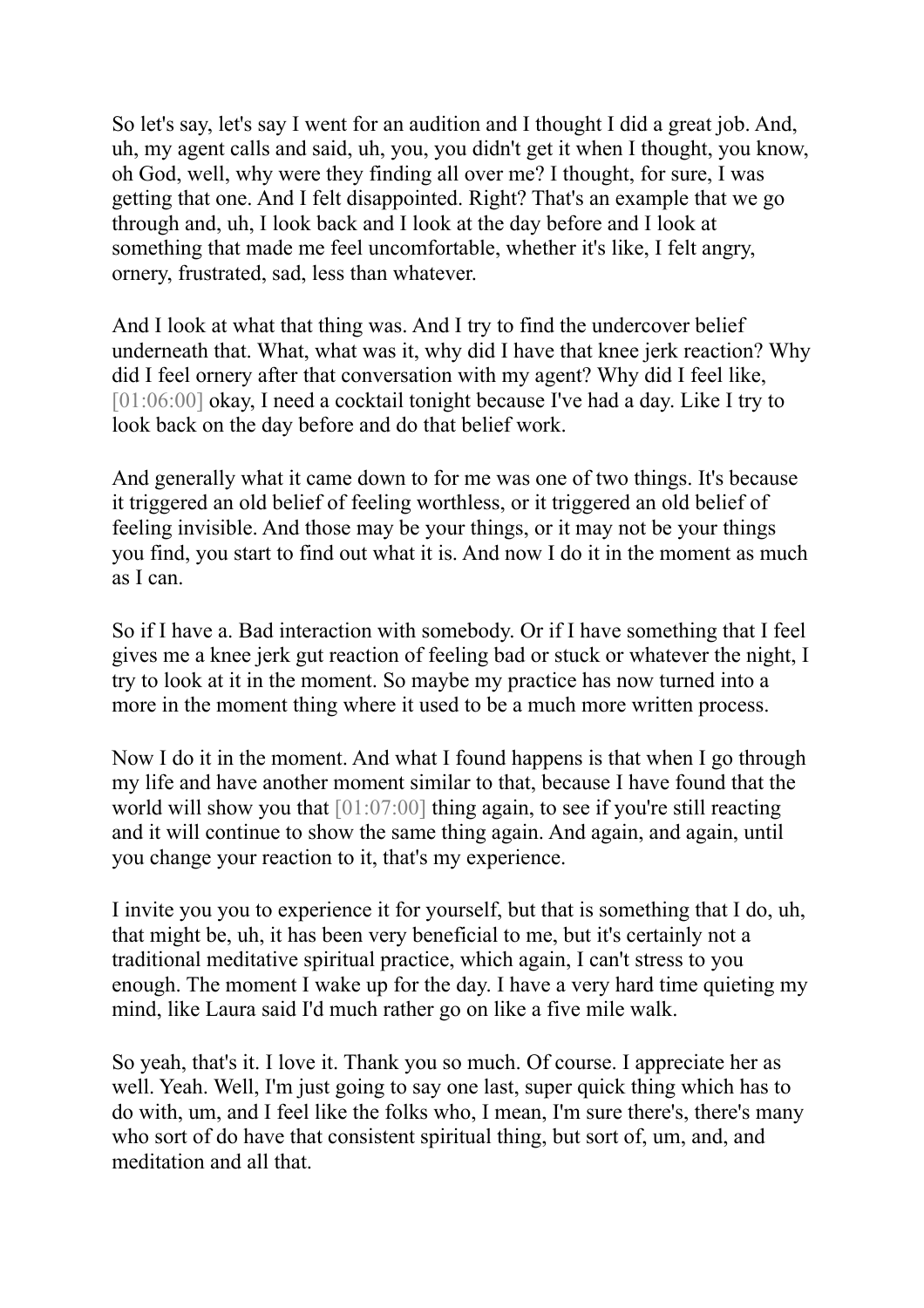There is an aspect of it  $[01:08:00]$  too, that has to do with, um, and this just my sort of opinion, um, having to do with the folks who seem like they've got everything sort of figured out and all that externally, it's sort of like often that's pretty illusionary or candy. So, um, and when they're out the gate saying I'm doing X, Y, and Z, it's sort of like, it's one of those things it's like show don't tell.

Right. So anyway, so I love it. Um, thank you, Anna. Thank you again. Thank you for being here, Daniel. And just a reminder, everybody. Nobody has it all figured out. None of us have it all figured out. That's why we're here for we're figuring it all out together. And we've spent the past hour and nine minutes with Laura Powers who I, Laura, I can't thank you enough for your time.

I really appreciate you being here and sharing your wisdom and obviously your energy and this topic is really resonating with people. And I'm thrilled about that. So any, any parting words. First of all. Yeah. If we're here, meaning incarnated, [01:09:00] then we're still working on stuff. So yes, that said, we all have things that we've learned and things that we're learning.

And, um, it's a constant process and I think we're all evolving and, and also there's always more to have an experience. So I feel like, especially within creative communities, there's frequently this kind of cap of like, it's not okay or kind of can only have so much, or a lot of like lack and poverty belief systems.

Like, you know that if I'm an artist I'll struggle financially. And so the more we each all work on ourselves, the more it helps the whole world. I really believe in this hundredth monkey ideas. A certain number of us kind of figure it out, then the rest, get it in a download. So let's all do our own work and it just helps the whole collective too.

And so glad to connect with all of you guys. Yeah. Feel free to reach out, connect with me. I just, I'm so excited for everyone to learn more and tap into their intuition and Anna, I'm so excited about what you teach because. [01:10:00] Not only crucial for health, but crucial for our creativity and for intuition. So really, really important.

And I think it's such a powerful message. So I really appreciate that. Well, thank you. And thank you for being here. And you know what, when you said lack and poverty belief systems, a lot of folks come to nsng with that, you know, I can't afford to, to eat this way. I can't afford, I don't have the time to cook that.